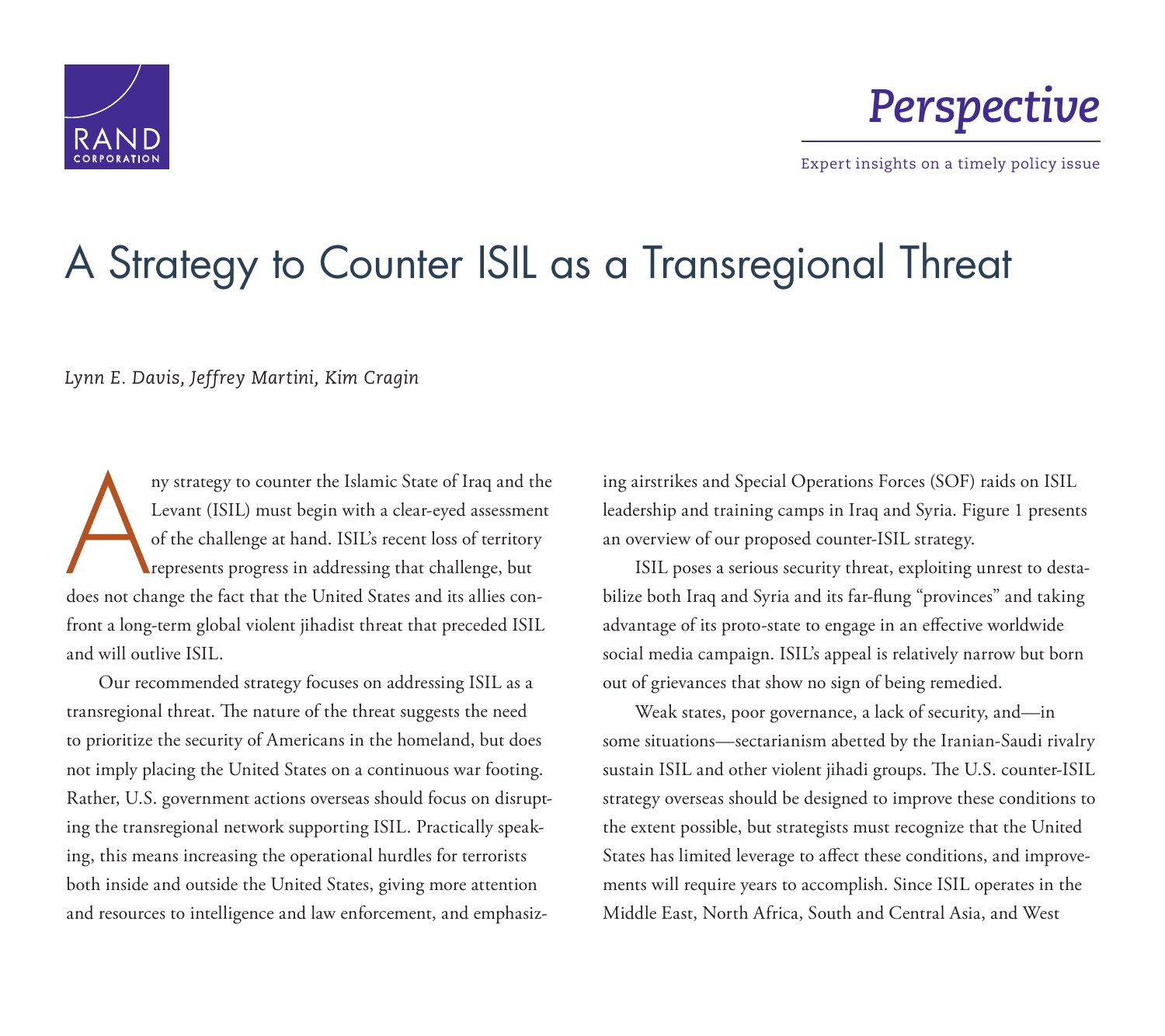### **Figure 1. Overview of Proposed Counter-ISIL Strategy**



**RAND** *PE228-1*

Africa, any strategy cannot ignore bolstering stability in those areas. However, the United States will find that it is impossible to restore regional stability just by removing the ISIL threat.

To avoid fueling regional conflicts and to reduce support for jihadi groups, the United States should be cautious in its support of the Kurdish People's Protection Units (YPG) and peshmerga in its counter-ISIL military campaign. Relying heavily on the Kurds in both Iraq and Syria to defeat ISIL's physical caliphate risks undermining U.S. interests in gaining Sunni Arab support for the military campaign, as the Kurds use this opportunity to expand their territory. Kurdish ambitions also risk serious conflict between the Kurds and Turkey in Syria and between the Kurds and the Shia-led ruling coalition in Iraq.

The military campaign will continue to be a critical part of the U.S. counter-ISIL strategy, but military forces can only play a narrow role in achieving certain U.S. objectives. The military plays an essential role in eroding ISIL's physical territory; however, U.S. military involvement generates little leverage in affecting political change unless it is coupled with strong conditions under which U.S. assistance is provided. In this case, military effectiveness is also limited by the specific nature of the threat—ISIL exists as a transregional network, in which military targets are scarce. Intelligence, law enforcement, and border security are more important in fighting ISIL as a transregional network. Military operations also can be counterproductive to the long-term goal of reducing ISIL support if they result in large numbers of refugees or civilian casualties.

Consistent with this view of the role of military forces, we support continuation of U.S. military activities, including air strikes and the training and equipping of partner forces, while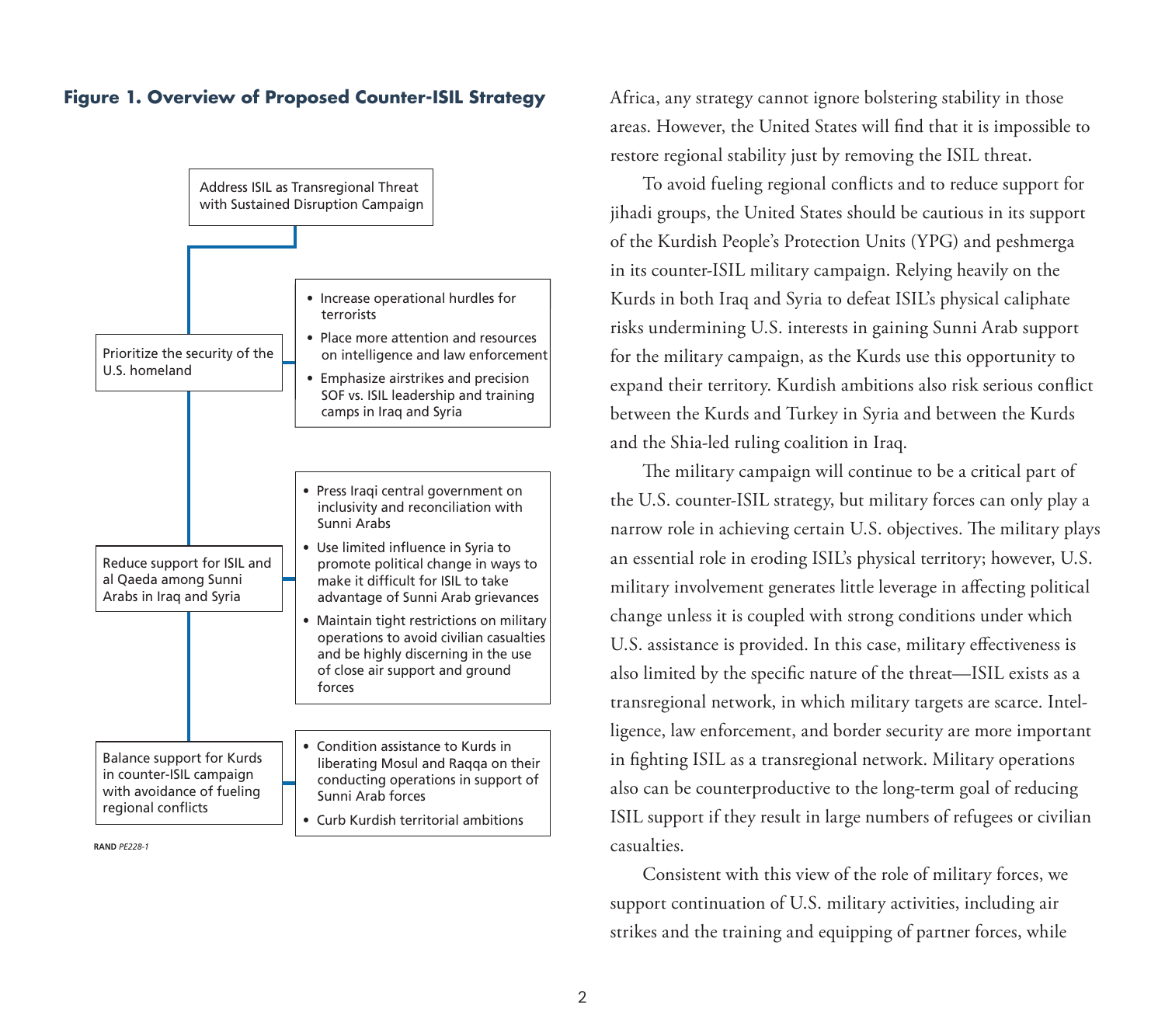maintaining the constraint on U.S. forces operating in an "accompany" mission that could put U.S. forces in harm's way and implicate them in the activities of local ground forces. Our proposed strategy calls for holding U.S. deployments at current levels (5,200 in Iraq and about 500 in Syria), and it does not change the mix of forces (SOF and noncombat).

Based on our assessment of the ISIL threat, we take exception to the Obama administration's tendency to measure success primarily in terms of reducing ISIL-held territory.<sup>1</sup> That metric is an attractive one because it provides a positive, easily comprehended message. What it obscures, however, is that ISIL will continue to be a regional menace even if it is reduced from a proto-state to a guerrilla movement, because a change in territorial control would not change the underlying conditions that feed Sunni Arab grievances. Even if ISIL is destroyed, as al Qaeda in Iraq (AQI) was presumed to have been destroyed nearly a decade ago, the Middle East will spawn a new standard bearer for global jihad.

Finally, given the prospect of a long-term jihadi threat and the limits of U.S. influence and leverage, political leaders need to be realistic in their strategic goals and responsible with the U.S. public in setting expectations and presenting the risks that lie ahead.

Our recommended counter-ISIL strategy has similarities and differences with that of the Obama administration. See Table 1 for a comparison between our recommended strategy and current U.S. strategy as of January 20, 2017.

In the presentation that follows, we begin with a description of the ISIL threat and then outline the overarching principles of our recommended strategy: reducing support for violent jihadist groups and increasing the difficulty for terrorists to execute attacks. In addressing the ISIL threat as a transregional network, we turn

to the major ISIL hubs (Iraq and Syria) and offer recommendations for political and military policies in these countries. Next, we describe steps to counter ISIL's threat to the U.S. homeland, involving actions both inside the United States and abroad. One aspect of the ISIL threat—its expansion into other countries or ISIL provinces—is not included in our strategy, for reasons of space and the need for very tailored policies in each of the ISIL provinces (given the very different situations on the ground). The report concludes with our overall recommendations for a counter-ISIL strategy.

## **ISIL Threat: Capabilities and Intentions**

ISIL gained widespread attention when it launched an offensive in June 2014, overrunning Mosul and pressing south to the outskirts of Baghdad. Although the offensive and subsequent declaration of a caliphate amounted to ISIL's "coming-out party," the organization has existed in other forms dating back to at least the mid-2000s. After the U.S. invasion of Iraq in 2003, an ISIL precursor organization emerged in the form of AQI, which later declared itself Islamic State in Iraq (ISI). The 2011 uprising in Syria provided ISI an opportunity to expand control over the jihadist movement in both countries.2 Although ISIL has not succeeded in its aspiration to unite the broader jihadi movement, it competes with al Qaeda to lead this movement and has clearly been the ascendant brand since 2014.

*Eradicating the global violent jihadist threat, including ISIL, is not possible as long as the underlying conditions that feed Sunni Arab grievances continue.*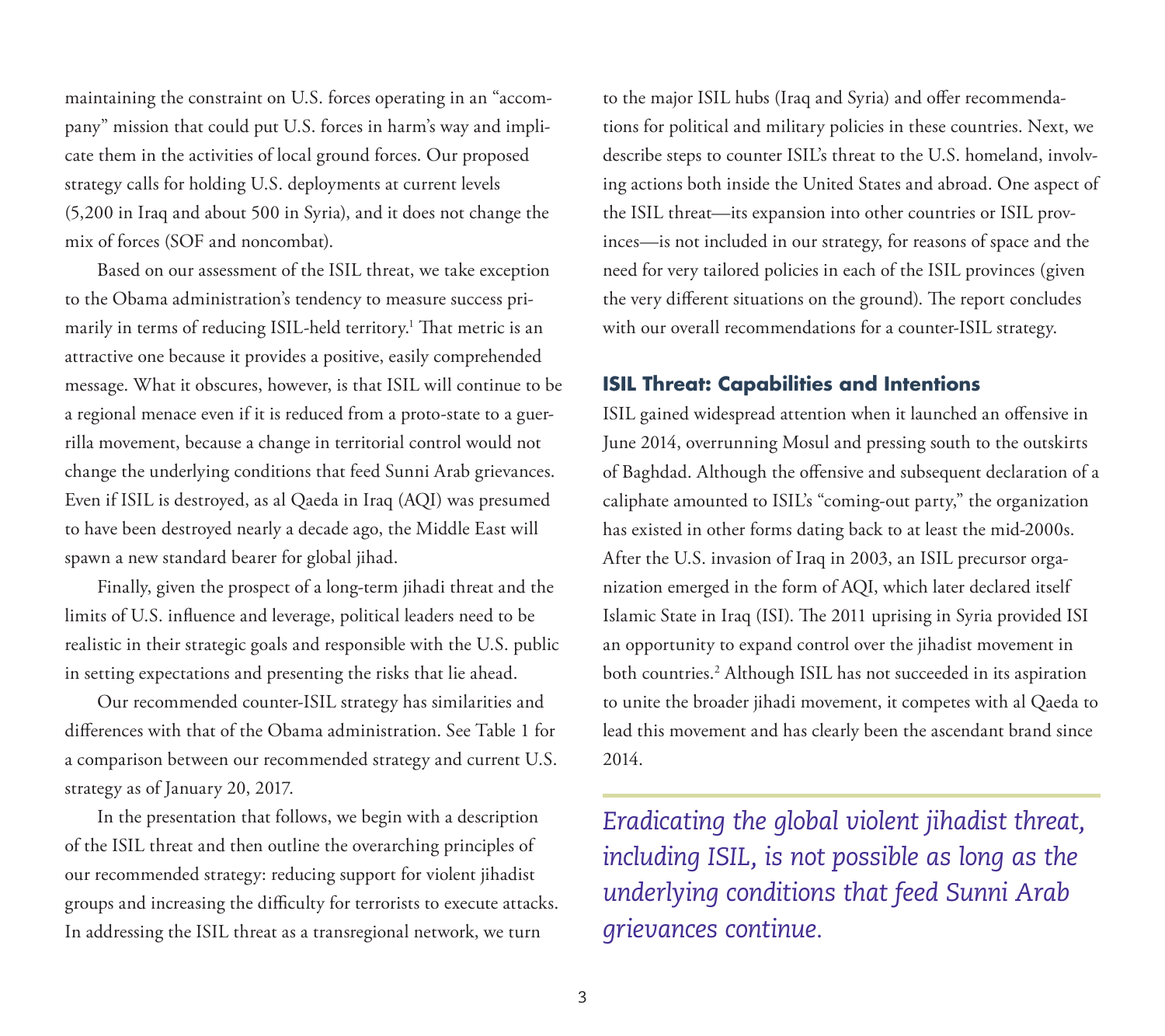| <b>Current U.S. Strategy</b>                                                                                                                                                                                                                                                                     | <b>Our Recommended Strategy</b>                                                                                                                                                                                                                                                                   |  |
|--------------------------------------------------------------------------------------------------------------------------------------------------------------------------------------------------------------------------------------------------------------------------------------------------|---------------------------------------------------------------------------------------------------------------------------------------------------------------------------------------------------------------------------------------------------------------------------------------------------|--|
| The counter-ISIL campaign is structured along nine lines of effort that<br>assign different agencies a lead or supporting role in different aspects<br>of the campaign.                                                                                                                          | While lines of effort are a useful mechanism for running an interagency<br>campaign and deconflicting overlaps in responsibilities, they are no<br>substitute for articulating a strategy that sets clear priorities for policies<br>and allocating resources.                                    |  |
|                                                                                                                                                                                                                                                                                                  | Our strategy calls for prioritizing homeland security with more<br>government coordination across domestic and national security<br>operations and allocates more resources to the goal of disrupting the<br>transregional transit hubs used by terrorists to move people, money,<br>and weapons. |  |
| While noting the need for diminishing the long-term jihadi threat,<br>specific steps to promote Sunni-Shia reconciliation within Iraq or<br>reduce Sunni Arab grievances in Syria have been set aside as the<br>military campaign proceeds.                                                      | Our strategy elevates these political goals and reforms; different types<br>of military assistance will be conditional on reducing support for ISIL<br>and al Qaeda among Sunni Arabs in Iraq and Syria.                                                                                          |  |
|                                                                                                                                                                                                                                                                                                  | Our strategy calls for the United States to reduce its assistance to<br>actors blocking these goals, even if it means sacrificing speed in<br>achieving the military goals of the mission.                                                                                                        |  |
| The Obama administration has placed few conditions on Kurdish<br>military operations in Iraq or Syria despite the peshmerga and<br>YPG's territorial ambitions and treatment of Arab populations, which<br>increases the risks that their actions will fuel broader regional conflicts.          | Our strategy would place stronger conditions on Kurdish participation<br>in the military campaign against ISIL-specifically, that the United<br>States gain an agreement that the Kurdish groups will not use the<br>campaign to expand their control.                                            |  |
| The administration has measured success primarily in terms of reducing<br>ISIL territory.                                                                                                                                                                                                        | Our strategy gives prominence to the long-term threat of violent<br>jihadism and would measure success using additional metrics that the<br>communities from which ISIL recruits have identified as priorities to<br>them, such as inclusive governance and access to justice.                    |  |
| ISIL's shocking brutality can hamper sober evaluation of the<br>group. Like any adversary, the threat posed by ISIL is best under-<br>$\mathcal{C}$ and $\mathcal{C}$ are the set of $\mathcal{C}$ and $\mathcal{C}$ are the set of $\mathcal{C}$ and $\mathcal{C}$ are the set of $\mathcal{C}$ | it has advanced capabilities relative to other terrorist and insurgent<br>groups. $3$<br>$TCTL C 11$ : $110,000,000,000$ : $C1$ :                                                                                                                                                                 |  |

## **Table 1. Comparison of Current U.S. Strategy with Recommended Strategy**

stood as a function of its capabilities and intentions. An assessment of ISIL's capabilities depends on the point of comparison; the group possesses weak capabilities relative to serious state adversaries, but

ISIL fields an estimated 18,000–22,000 foreign fighters in Syria and Iraq. Some of these fighters lack formal military training. Others, such as ISIL's leader Abu Bakr al-Baghdadi, have served in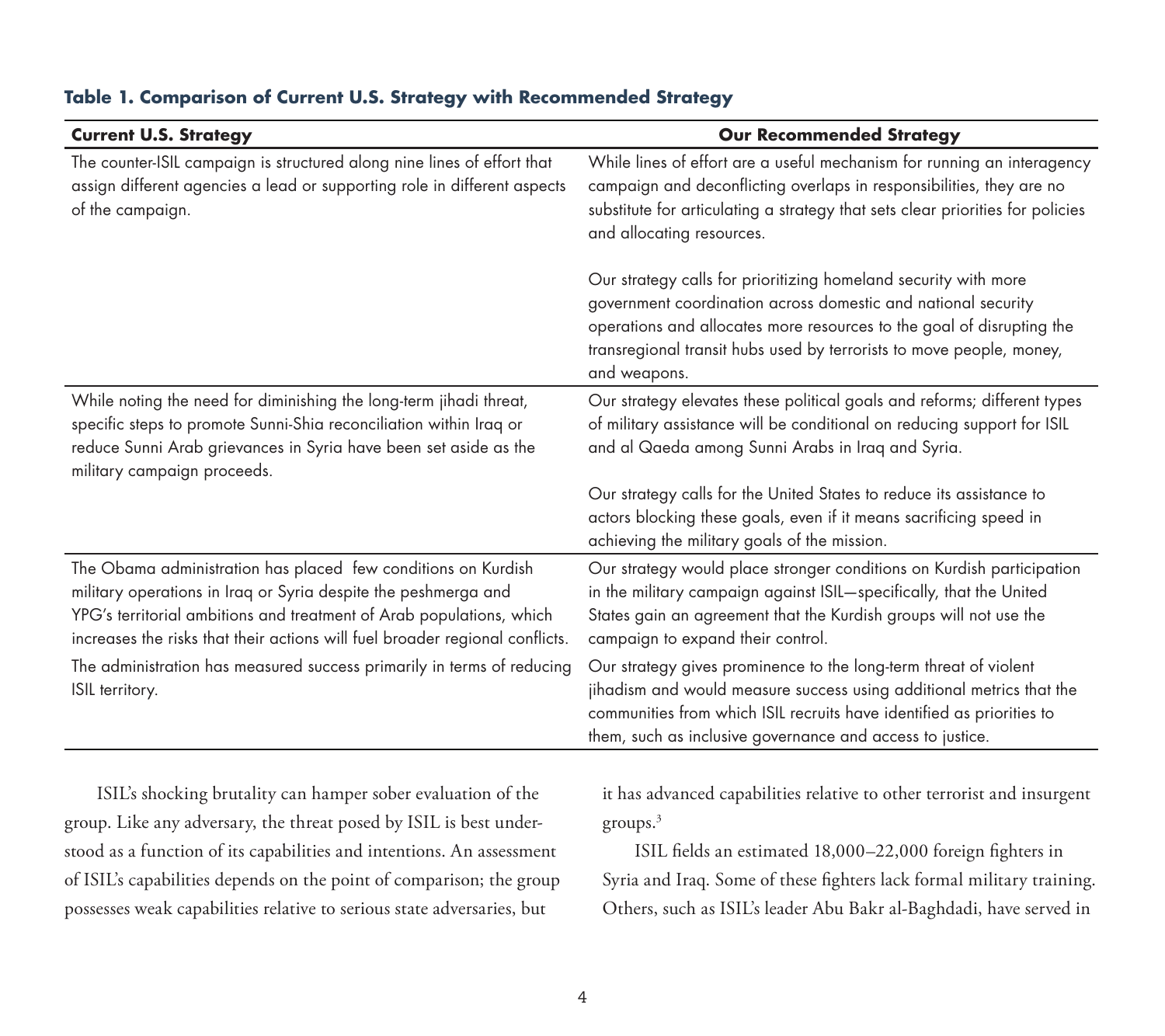the armed forces, and some are battle hardened from years of "onthe-job training."4 In addition to men under arms, ISIL controls an estimated 75,000 square kilometers of territory in the Euphrates River Valley (although that number is dropping by the day), as well as scattered territory in North and West Africa, the Arabian Peninsula, and Central Asia.5 ISIL derives financial resources from oil revenue, taxation of commerce in the territory it controls, and trade in contraband, among other sources.<sup>6</sup>

These resources, while modest in state terms, are marshaled by ISIL in support of an ambitious project. ISIL's immediate goal is to expand its self-declared caliphate and attrite the far enemy through external operations as well as by inspiring lone-wolf attacks.7 All the while, ISIL is preparing for the end times, which it believes will be ushered in by a final apocalyptic battle in northern Syria. In attempting to overthrow the state order that is the basis of the current international system, ISIL can be considered one of the more revisionist groups operating today. However, a comparison of ISIL's capabilities and intentions reveals a shortfall with no credible path for ISIL to bring the two into balance. The group does pose a serious security threat, but that threat is more modest than its outsized ambition.

## The Ideological Dimension

The ideological dimension of the ISIL threat encompasses the group's *critique* and *prescription* of the current order. Between the two, the critique is more threatening in that it tracks with widely held beliefs among the populations that ISIL targets for recruitment. Similar to its violent jihadi predecessors, ISIL's essential critique is that states are a Western construct that divide the *umma* (Muslim community) and elevate the judgment of men over the edicts of God.<sup>8</sup> ISIL points to the oppression of Muslims by foreign powers and local leaders, the degradation of Islamic values within society, and infighting within the Muslim community as evidence of the deleterious effects of this arrangement.<sup>9</sup> What makes ISIL dangerous is that this critique appeals to many, including Sunni Muslims, and by speaking to Sunni Muslims, ISIL is addressing the overwhelming majority of the Muslim world.<sup>10</sup>

The appeal of ISIL's critique, which is similar to critiques by other violent jihadi organizations it has superseded (including al Qaeda), suggests two important implications for the counter-ISIL campaign. The first is that the threat posed by the jihadi movement is a long-term challenge that will exist so long as underlying conditions—insecurity, poor governance, sectarianism abetted by Iranian-Saudi rivalry, etc.—continue to provide fertile ground. The second implication is that ISIL, defined as a group that possesses a leadership structure and a self-proclaimed caliphate, is only the latest standard bearer of a broader violent jihadi movement that will continue to exist after ISIL is degraded.

Although ISIL's critique may be appealing, its actual prescription and approach to achieving its goals alienate those it seeks to win over. The group enjoys a small and committed following of true believers, but large majorities of local populations hold unfavorable views of ISIL. For example, in Lebanon, 95 percent of Sunnis have an unfavorable view of ISIL.<sup>11</sup>

The limited appeal of ISIL's approach is further degraded by ISIL practices that create a backlash against it. ISIL's challenging of ingrained social structures—such as tribal hierarchies; its punishment of behaviors like smoking; and its heavy-handed tactics, including forced marriages and the imposition of protection rackets—can wear out its support in the communities where it embeds itself. Since these practices appear to have played a major role in the marginaliza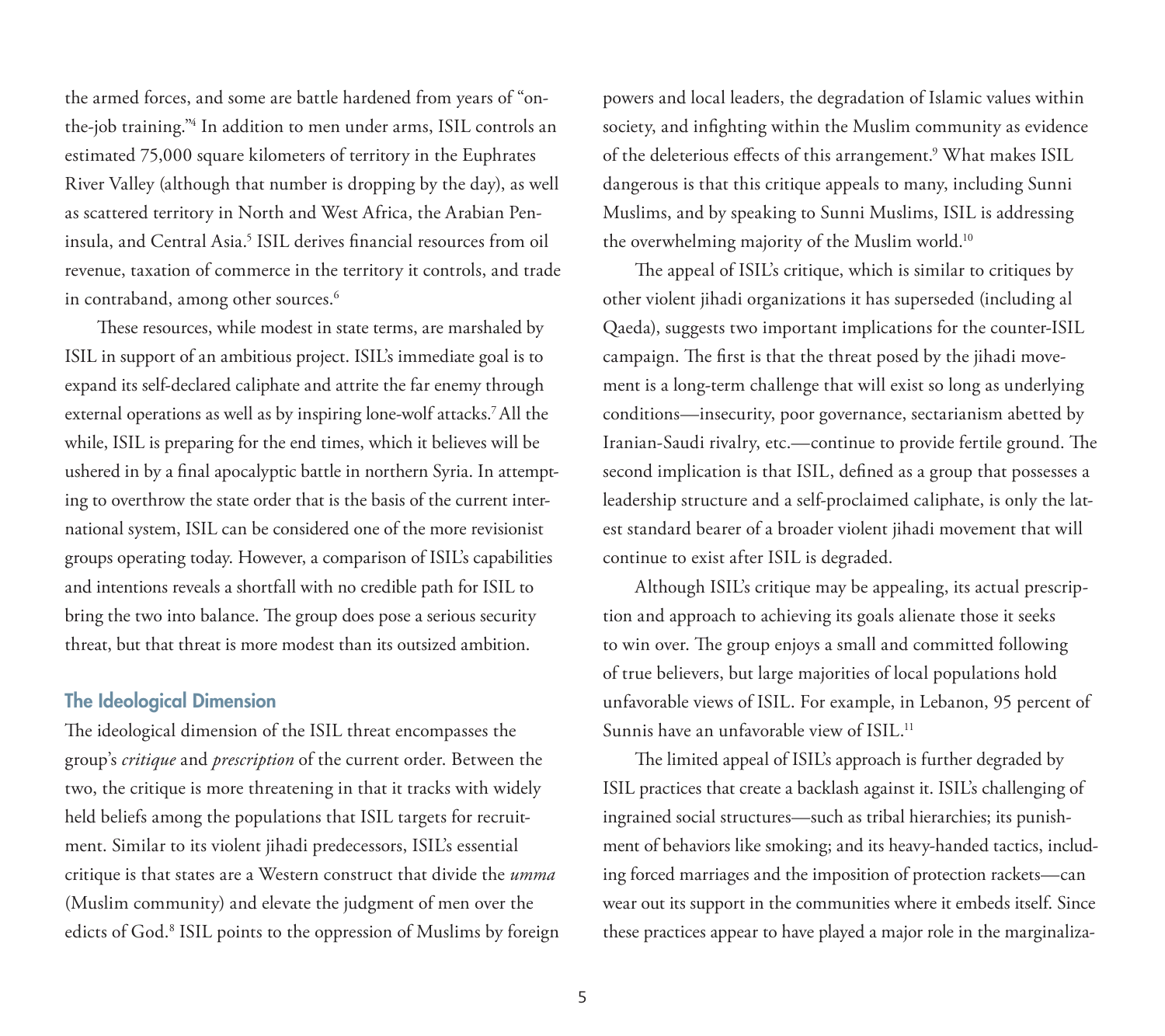tion of predecessor organization AQI, some believe ISIL has learned this lesson.12 But evidence suggests many of those same practices are still in effect and may be exacerbated by the counter-ISIL military campaign, which has led ISIL into self-destructive behaviors, such as increasing local taxation to make up for loss of revenue and purging perceived informants to rationalize battlefield losses.

ISIL has shown itself capable of exploiting unrest to further destabilize Iraq, Syria, and its farther-flung "provinces." In Iraq and Syria, ISIL plays on Sunni Arab grievances that arose largely because of insecurity and poor governance (see Figure 2 for Sunni Iraqis' views of governance).13 Sunni disenfranchisement, exemplified by Alawi rule in Syria and Shia majoritarianism in Iraq, angers the Sunni Arab communities ISIL recruits among in these two countries. ISIL also has the advantage of facing off against weak states hollowed out by corruption, penetrated by foreign powers (e.g., Russia, Iran), and in some cases, tolerant of ISIL presence because the threat of terrorism can be used to justify harsh treatment of broader opposition.

#### **Figure 2. Iraqi Sunni Views of the State**



SOURCE: Greenberg Quinlan Rosner Research, "Lack of Responsiveness Impacts Mood August—September 2015 Survey Findings," undated. **RAND PE228-2**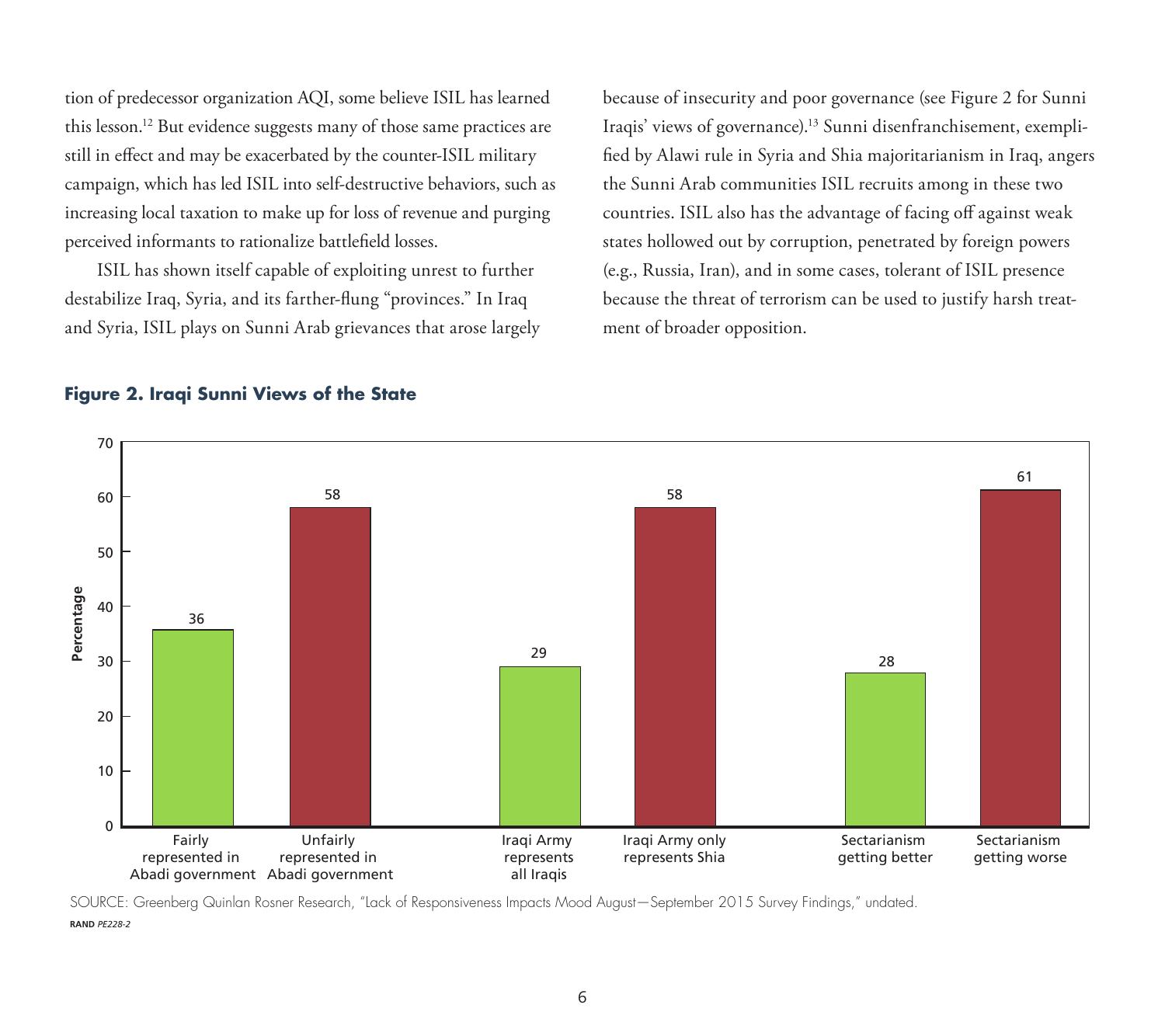ISIL also has the advantage of operating as an alternative to the Assad and former Maliki regimes. So while ISIL practices are abhorrent, in Syria, they are compared with a regime that uses chemical weapons and barrel bombs against its own population. In Iraq, ISIL finds traction among a population that controlled the instruments of the state before the U.S. overthrow of Saddam Hussein but is now subject to sectarian retribution. These conditions are ripe for ISIL insofar as the group can exploit existing grievances while the outrage of regime practices distracts from ISIL's own brutality.

#### ISIL Provinces

ISIL also has gathered a collection of local insurgent groups into its transregional network.<sup>14</sup> Approximately 50 such groups have pledged their allegiance to Abu Bakr al-Baghdadi, and many of these groups have been accepted as "provinces" of the so-called Islamic State.15 Many of these provinces are clustered in areas already struggling with conflict, widespread grievances, and a weak central government. In Libya, ISIL found a haven in the central coastal city of Sirte. Not coincidentally, Sirte is home to the Qadhadhfa tribe, which was a key support base of former leader Muammar al-Qadhafi and lost out in his removal from power.<sup>16</sup> In Egypt, an ISIL affiliate called Ansar Bayt al-Maqdis has found fertile ground in the Sinai, a neglected region that operates in the Lake Chad Basin of West Africa, and smaller ISIL-affiliated groups exist in South and Central Asia (see Table 2).

These groups receive several benefits from aligning with ISIL. By associating with the preeminent brand in the violent jihadi movement, they receive boosts in recruitment, help with propaganda generation and distribution, and potentially access to additional funds (although it is unclear how much financial support ISIL has provided to its provinces). On the other hand, affiliation with ISIL is not always a reflection of strength.<sup>17</sup> When Boko Haram pledged its allegiance to Baghdadi in 2015, it was rapidly losing territory.18 In addition, the decision to align with ISIL can lead to splits within the ranks; when Ansar Bayt al-Maqdis pledged allegiance to ISIL, it led to a schism between the "Sinai State" and its Nile Valley network.19

Most of the political violence conducted by these aligned groups has been directed at local security forces, other government assets, and civilian targets; some of these groups control territory and govern as proto-states. But these groups also have attacked foreign targets, as in October 2015, when fighters from the Islamic State in the Sinai placed a bomb on a Russian charter airplane as it departed Egypt; the attack killed all 224 passengers.<sup>20</sup> Other groups had expanded their target set to include foreign interests before aligning with ISIL. For example, Boko Haram attacked a UN facility in Abuja in September 2011.

There are other differences among the provinces. Boko Haram is far and away the most lethal of the ISIL affiliates. In 2014, Boko Haram actually outpaced ISIL on the number of deaths attributed to its attacks.<sup>21</sup> On the other end of the spectrum, ISIL Khorasan has had minimal impact on the conflicts in Afghanistan and Pakistan and has yet to carry out a spectacular attack. Another difference is in the level of coordination between these groups and ISIL's core leadership in Iraq and Syria. Public information on operational links is spotty, but many analysts are dubious that Boko Haram has much contact with ISIL core or has truly subordinated its organization to ISIL's command. The North African affiliates, on the other hand, are coordinating among themselves with Ansar Bayt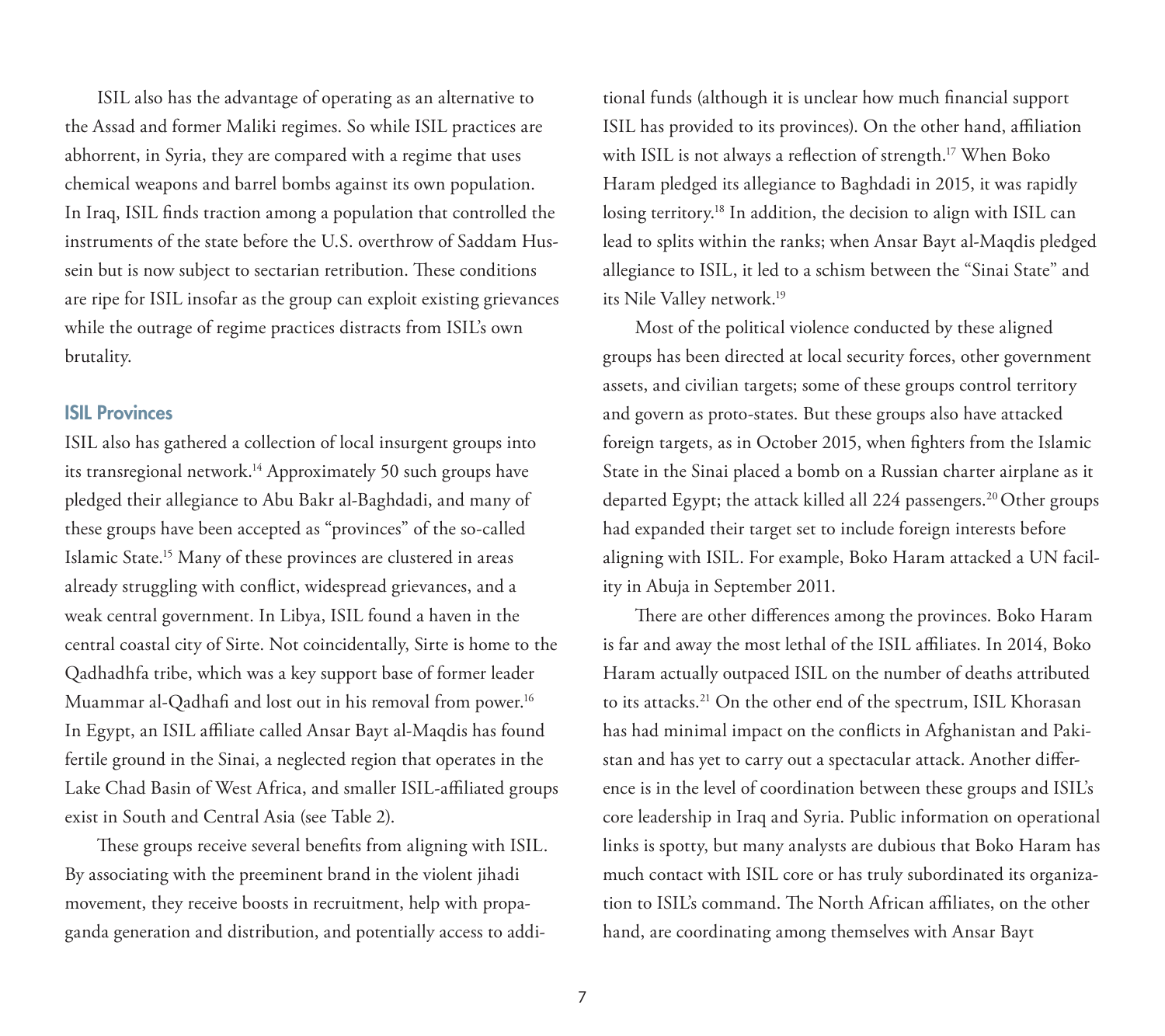#### **Table 2. ISIL Provinces**

| <b>Branch</b>                                                                                                                                                                                                      | <b>Main Areas of</b><br><b>Operation</b>                                                                                         | <b>Estimated</b><br>Number of<br><b>Fighters</b> | <b>Examples of Attacks Claimed</b>                                                                                                                       |
|--------------------------------------------------------------------------------------------------------------------------------------------------------------------------------------------------------------------|----------------------------------------------------------------------------------------------------------------------------------|--------------------------------------------------|----------------------------------------------------------------------------------------------------------------------------------------------------------|
| The Libyan provinces-ISIL actually<br>claims three-include fighters who<br>previously belonged to Ansar<br>al-Sharia. Many foreign fighters,<br>particularly Tunisians, are also<br>believed to make up its ranks. | Derna, Benghazi                                                                                                                  | 1,000                                            | Beheadings of Egyptian and Ethiopian Christians in<br>February and April 2015; attack on Westerners in<br>the Corinthia Hotel in Tripoli in January 2015 |
| The so-called Sinai State was<br>established by Ansar Bayt<br>al-Maqdis as part of its allegiance<br>to ISIL.                                                                                                      | The Sinai, particularly Arish,<br>Rafah, and Sheikh Zuwayd;<br>sporadic attacks in Cairo,<br>the Nile Delta, and Upper<br>Egypt. | Up to 1,000                                      | Downing of Russian airliner departing Sharm<br>el-Sheikh in October 2015; assassination of Egyptian<br>prosecutor general in June 2015                   |
| ISIL Khorasan is made up of former<br>members of Tehrik-e Taliban<br>Pakistan and the Afghan Taliban.                                                                                                              | Southern Nangarhar<br>Province in Afghanistan                                                                                    | About 1,000                                      | Best known for turf battles with the Taliban                                                                                                             |
| <b>Boko Haram</b>                                                                                                                                                                                                  | Lake Chad Basin (includes<br>parts of Nigeria, Niger,<br>Cameroon, and Chad)                                                     | 4,000-6,000                                      | Massacre in Baga that may have killed up to<br>2,000 people in January 2015; abduction of nearly<br>300 Nigerian schoolgirls in April 2014               |

SOURCES: U.S. State Department Counterterrorism Bureau, "Country Reports on Terrorism 2015," June 2016; Congressional Research Service, "Nigeria's Boko Haram: Frequently Asked Questions," March 29, 2016; Missy Ryan, "U.S. Strikes Islamic State Stronghold in Libya for First Time," Washington Post, August 1, 2016; "U.S. Launches Airstrikes in Libya Targeting ISIS: Pentagon," Military.com, August 1, 2016.

al-Maqdis, using Libyan territory as a refuge; ISIL leadership may view Libya as a "fallback option" should its caliphate in the Euphrates River valley collapse.<sup>22</sup>

#### ISIL Threat to West

ISIL leaders have taken advantage of its proto-state to engage in an extensive social media campaign aimed not only at local audiences inside Syria and Iraq but also at Muslims worldwide.<sup>23</sup> ISIL makes extensive use of Twitter, Telegram, and Tumblr to communicate with a global audience.<sup>24</sup> As part of this campaign, ISIL has encouraged Muslims to travel to Syria and Iraq to either fight or help build the caliphate. If they cannot migrate to the Levant, ISIL instructs its followers to join groups that have established provinces. If that is impossible, ISIL urges sympathizers to conduct local attacks, especially in North America, Western Europe, and Australia.25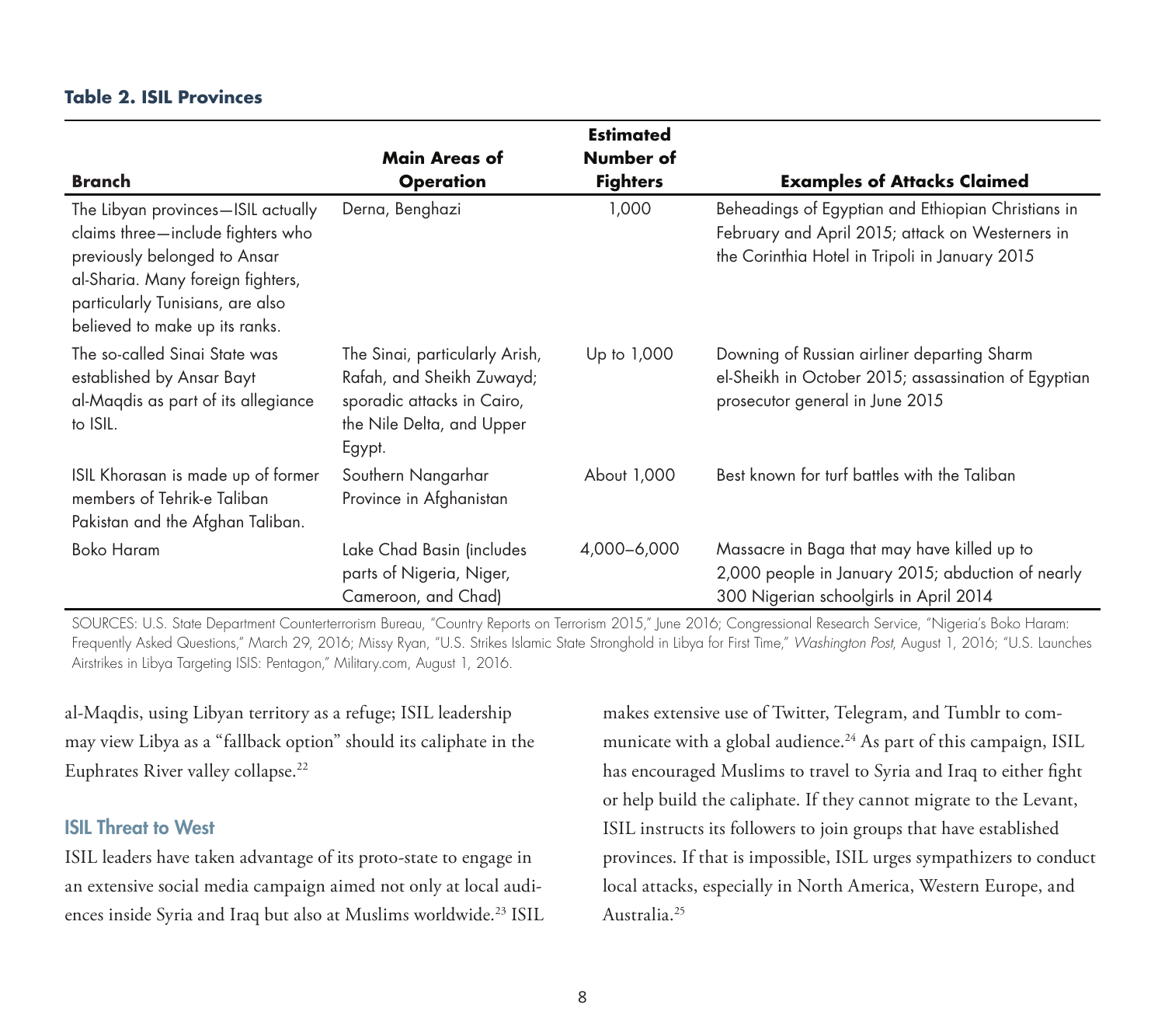Recent attacks in Europe and the United States reveal the different types of threats that ISIL poses. On November 13, 2015, Paris came under attack by ISIL-associated terrorists. One hundred and twenty-nine people died as a result of these attacks.<sup>26</sup> Further investigations revealed that the attack leader, Abdel Hamid Abaaoud, had traveled to Syria from Belgium to fight with ISIL against the Assad regime in early 2014. Abaaoud subsequently returned to Europe—primarily Greece and Belgium—and was linked by authorities to four of six terrorist plots disrupted in France between March and October 2015.<sup>27</sup>

Less than a month later, on December 2, 2015, 14 people were killed in an attack in San Bernardino, California.<sup>28</sup> The San Bernardino attackers had not fought in Syria; they instead indicated sympathy with ISIL on social media. This appears to be the case in the shootings in Orlando, Florida, and in Nice, France, although caution is warranted given that individuals who appear to be lone wolves are sometimes later revealed to have deeper operational ties to ISIL than initially presumed.<sup>29</sup>

The precise number of foreign fighters who have joined ISIL is not known, but estimates tend to fall between 30,000 and 40,000.30 The breadth of fighters' origin countries is staggering; the Chairman of the Joint Chiefs has noted that foreign fighters have arrived from at least 145 countries. In terms of geographic distribution, a little more than half of ISIL's foreign fighters are believed to have originated from the Middle East and North Africa, with Europe and the former Soviet republics making up the bulk of the remainder.

What is less well known is how the evolution of ISIL's recruitment strategy and the counter-ISIL campaign are affecting the flow of foreign fighters over time. According to the Soufan Group, between June 2014 and December 2015, between 15,000 and

19,000 foreign fighters joined the ISIL—roughly 1,000 foreign fighters a month. U.S. officials believe that the number of foreign fighter arrivals has decreased in recent months, with the flow only a quarter of what it was at its peak.<sup>31</sup> Some of these fighters have been killed on the battlefield, and some likely have no intention of returning to their countries of origin.

U.S. military strikes against financial institutions and oil facilities have placed a serious financial strain on ISIL leadership, with reports of cash shortages to pay recruits and the raising of taxes and fees on the population. In addition, a number of high-ranking financial officials have been killed.32

The effect of ISIL's reduced territory and resources on the foreign fighter threat to the West is very unclear. The reported dramatic decline in the flow of foreign fighters has led to worries that would-be fighters might choose to attack at home, rather than abroad, and that battle-hardened veterans might seek out new places for conflict.<sup>33</sup>

## **A Strategy to Disrupt ISIL's Transregional Network**

As we have detailed, ISIL poses several different threats to U.S. interests. These include its destabilizing presence in Syria and Iraq as well as outside of the Levant, its ability to attract and direct foreign fighters, and its inspiration of "lone wolves." However, strategy design requires a more focused look at what can be achieved reasonably, given limited resources. Therefore, we have chosen to prioritize homeland security in our strategy and focused on efforts to mitigate the risk of ISIL external operations or ISIL-inspired attacks inside the United States, Western Europe, and Australia.

In prioritizing homeland security, we are not arguing that the ISIL threat outside Iraq and Syria is growing, even though some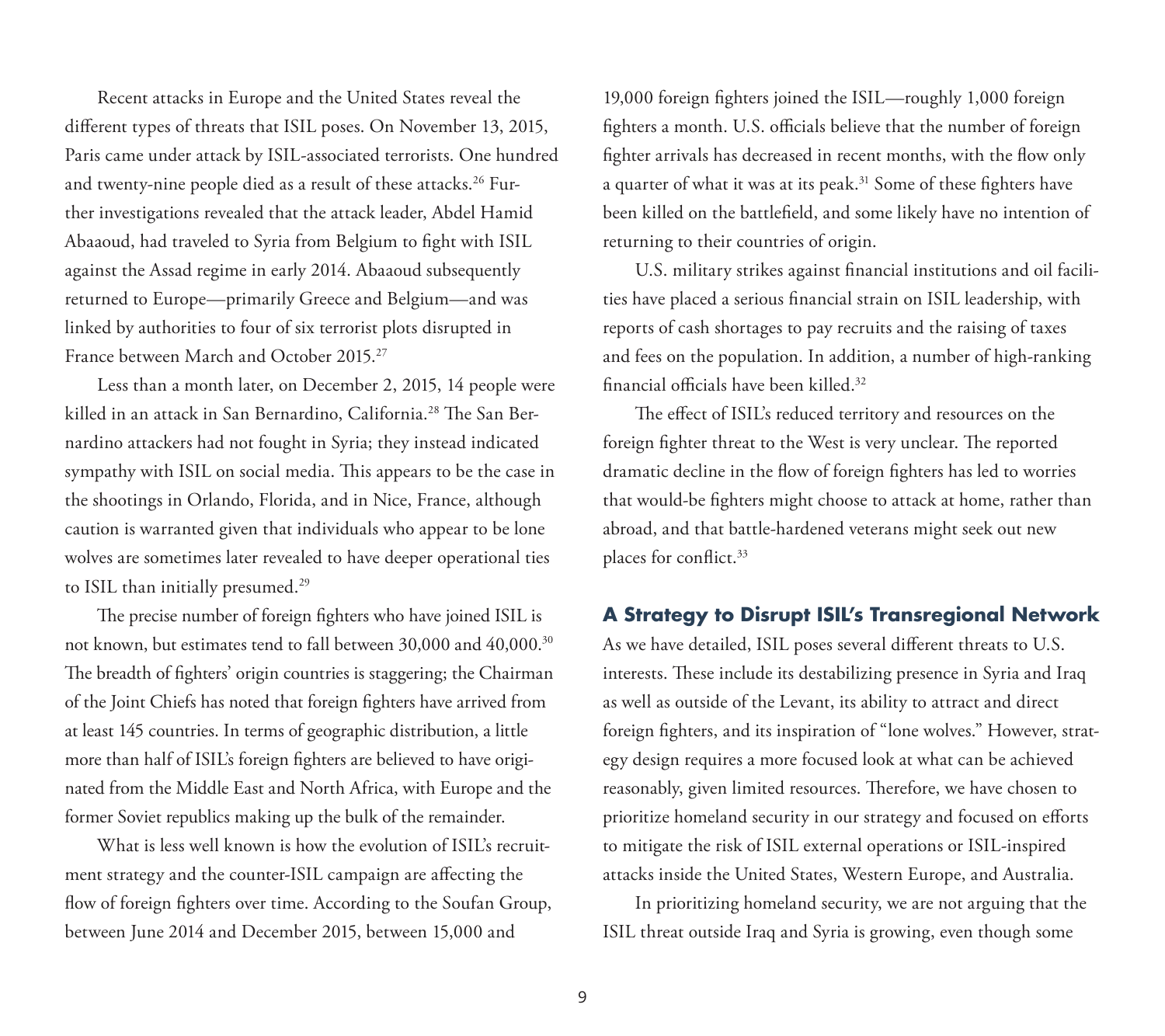experts argue that the reduction in the ISIL caliphate could lead to more attacks outside Iraq and Syria.34 It is also true that the threat since 9/11 has been considerably less than many predicted, probably as the result of Federal Bureau of Investigation (FBI) investigations and pressure overseas. In the future, we believe that homeland security deserves priority in terms of attention and resources, as the global threat of violent jihadism will remain.

Our strategy calls for sustained pressure against ISIL in multiple regions. Pressure against a transregional network, such as ISIL, can take many forms at the tactical level, but it should be guided by two principles. First, the strategy should reduce support for ISIL and al Qaeda among Sunni Arabs in Iraq and Syria. Second, the strategy should increase the difficulty of executing terrorist attacks against the United States and other Western countries. Of course, sometimes trade-offs exist between these two guiding principles. The following sections outline the components of such a strategy and attempt to set priorities when trade-offs arise.

## Responding to Major ISIL Transregional Hubs in Iraq and Syria

Even though our strategy prioritizes protecting the U.S. homeland, ISIL's major network hubs are in Iraq and Syria, so we begin with our ideas for how to respond in these countries.

The U.S. strategy to defeat ISIL emphasizes efforts to diminish its control over people and territory in Syria and Iraq. The map of areas of control of ISIL and others in Iraq and Syria is constantly changing. Figure 3 offers a snapshot of Baghdad's increasing control; it has retaken Ramadi, Fallujah, and Tikrit, and the military campaign to liberate Mosul is well under way. Figure 3 also shows how Kurdish-controlled territory has expanded beyond the autonomous zone in Iraq. The map in Syria is especially dynamic, with recent Turkish military operations along its border cutting off ISIL's flow of supplies and foreign fighters.

While we agree that Syria and Iraq should remain central to any strategy against ISIL, we disagree somewhat with the U.S. approach. Namely, our proposed strategy adheres to the guiding principle of reducing the attraction of ISIL for Sunni Arab populations, even as military operations proceed. In Iraq, this means improving governance and reaching some reconciliation between the Shia-led central government and the country's Sunni Arab community. In Syria, this means reducing human suffering and promoting political change in a way that, likewise, makes it difficult for ISIL to take advantage of Sunni Arab grievances.<sup>35</sup>

The strategic implication of our approach is that U.S. supported forces would ensure that territory seized from ISIL is kept out of the hands of jihadist groups in the longer term. "Liberation," in this sense, needs also to lead to an improvement in the population's security and access to basic services. The U.S. government learned these lessons during Operation Iraqi Freedom, but U.S. forces are not in the lead in Syria or Iraq today, nor should they be. The problem is that local ground forces have, for the most part, not met such standards in operations in Ramadi and Falluja in Iraq and in Tal Abyad and Manbij in Syria.36

Each of these cities should be treated as a test case in which the rule of law and improvement in living conditions encourages other communities under ISIL control to seek liberation. Heavy-handed control by Shia and Kurdish militias against civilians and a lack of government responsiveness to basic needs undermines the momentum of the military campaign and sets the conditions for future reversals.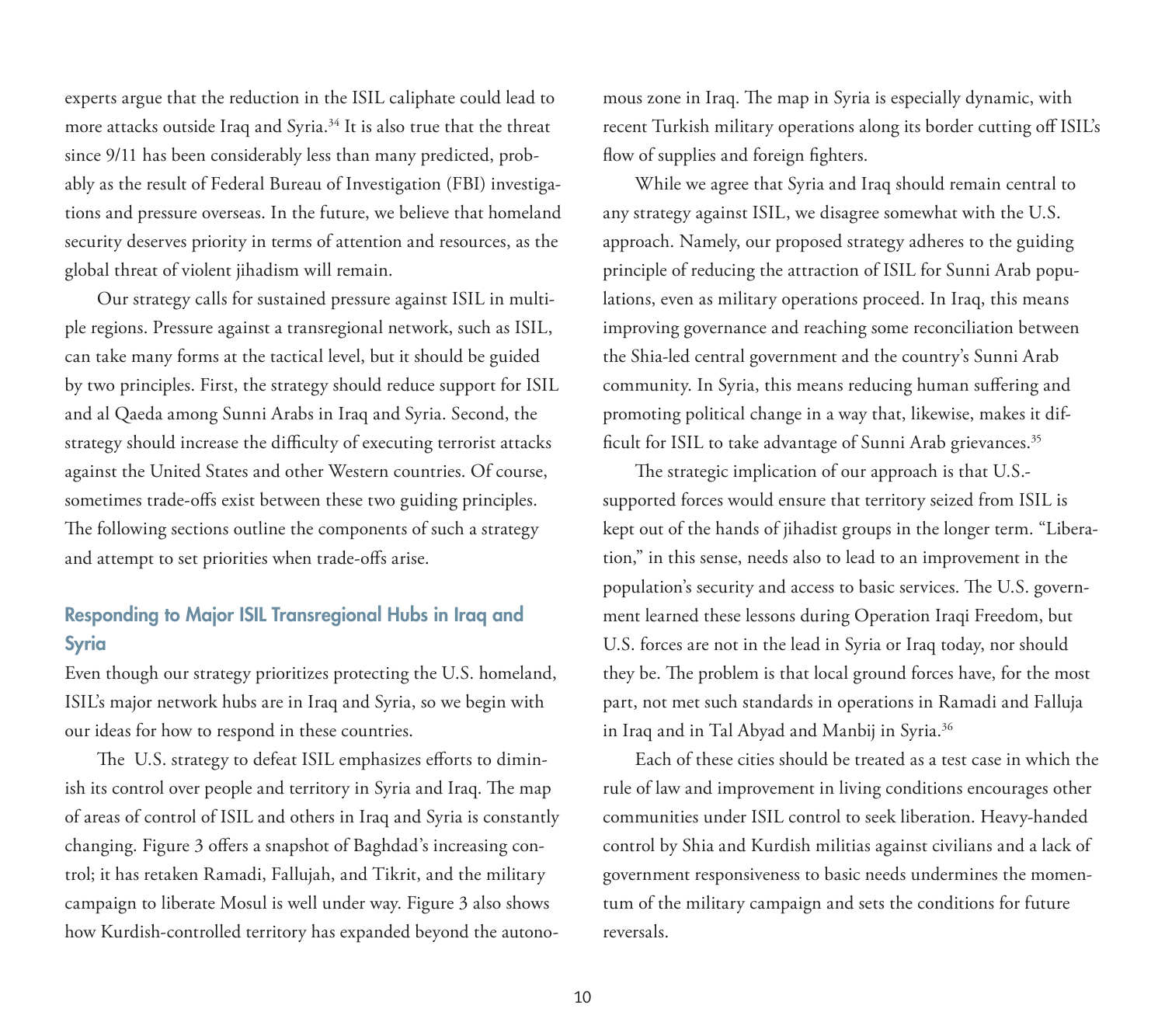#### Iraq

#### Press for Reconciliation

In our proposed strategy, the United States would calibrate support relative to the Iraqi central government's inclusivity and reconciliation with Sunni Arabs. Specifically, the United States should press for changes in Iraqi laws that would open a path to political accommodation with the country's Sunni Arabs. Among the reconciliation initiatives being considered—which include the general amnesty law, federal court law, and national guard act—polling suggests that Sunni Arabs care most about the general amnesty law.37 Sunnis also say that "ensuring a fair judicial process" and "equitable sharing of resources among sects" are important to them. The United States should not prioritize other measures that Washington has previously championed—such as the national guard act or decentralization—but should respect what Iraqi Sunnis say are their priorities. In this case, that appears to be amnesty, judicial reform, and equitable distribution of resources.

The United States has rarely tried withholding support to achieve political goals in Iraq, but when it has (e.g., withholding assistance until Prime Minister Nouri al-Maliki stepped down), it has had an impact. While Maliki's removal happened as a result of his losing the support of Iran, it happened. We recommend that the United States seek to use its limited leverage in this area to achieve these political goals.

While the United States has an interest in seeing reconciliation, it is not the right mediator to broker between the central government and Iraq's Sunni Arab community. Doing so would be too reminiscent of the 2003–2011 period and signal an expanded U.S. role that would generate popular opposition, something Muqtada

## **Figure 3. Map of Iraq and Syria**



SOURCE: Karen DeYoung and Louisa Loveluck, "Fearing Abandonment by Trump, CIA-Backed Rebels in Syria Mull Alternatives," Washington Post, December 3, 2016; Liz Sly and Karen DeYoung, "Violence Quickly Mars Deal in Syria," Washington Post, September 13, 2016. **RAND** *PE228-3*

al-Sadr is already trying to exploit. In addition, U.S. brokering would inevitably be read as championing one sect over another and thus sustain divisions within the country. It is possible that circumstances could arise where third-party mediation could promote reconciliation. Oman is one candidate for such a role, given its record as a regional bridge builder. Qatar and Kuwait also have experience mediating recent intra-Arab disputes.

In continuing to support the training of Iraqi security forces, the United States would make clear the need for initiatives from Baghdad to integrate Sunni Arabs into those forces.<sup>38</sup> The United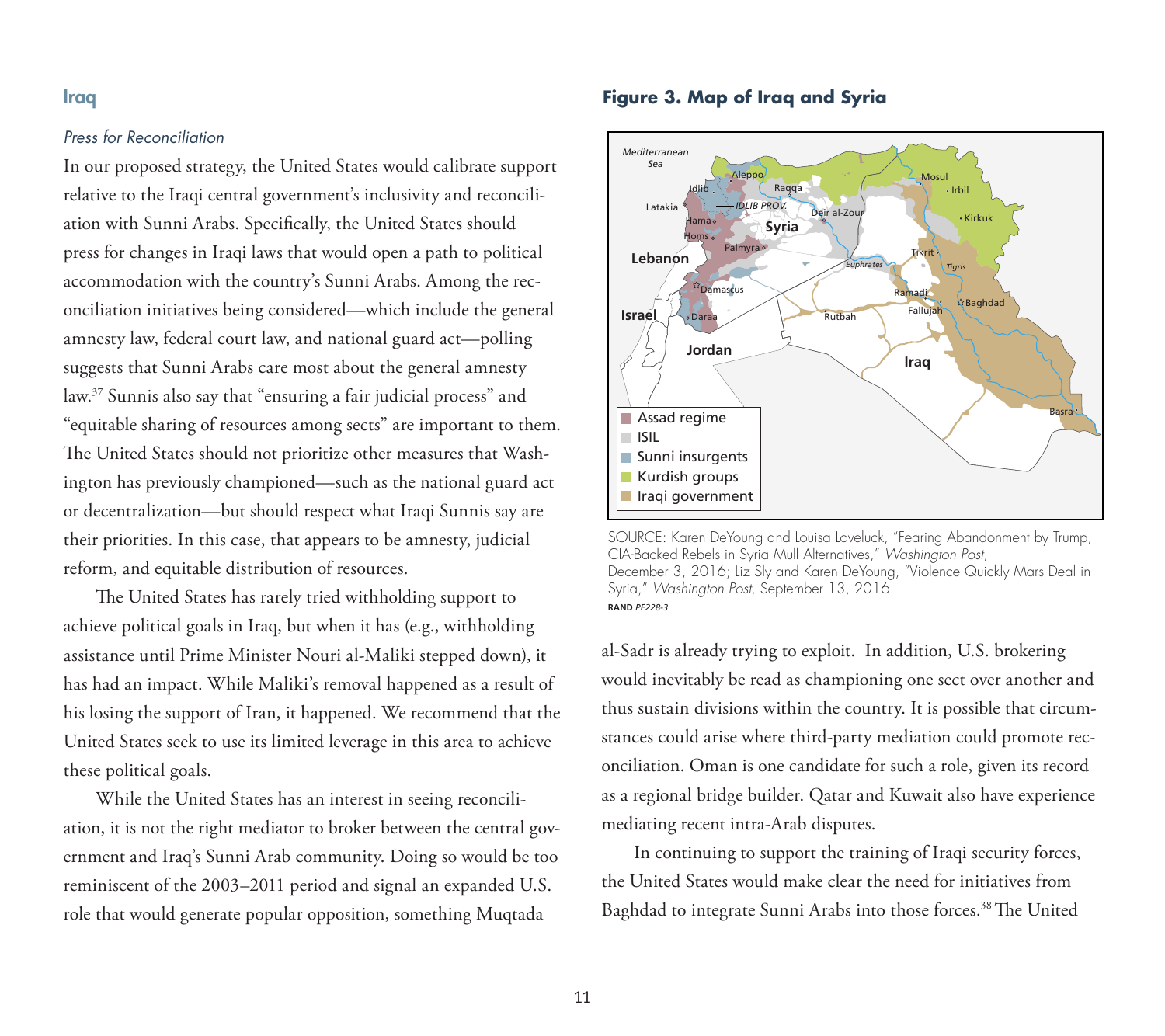States would not take steps to train and equip Sunni groups (such as National Mobilization forces) separate from the ISF so as not to inhibit integration or fan Sunni hopes of a return to the pre-2003 status quo.39 Supporting militias outside of a national framework is a tempting proposition to achieve short-term gains, but it is not a sound approach to sustaining the outcome. Since the jihadi threat is a long-term challenge, it is time for the United States to be more disciplined about limiting its tactics and training resources to those designed for durable results.

#### Curb Role of Iraqi Kurds

The United States should support the peshmerga's involvement in liberating Mosul and other Iraqi cities only insofar as the peshmerga operates in support of the Iraqi government and Sunni Arab forces. The peshmerga should not have the lead in liberating any areas except where Kurds are the majority community. Since Mosul is estimated to be roughly 60 percent Sunni Arab, it is critical that Sunni Arab forces are involved in both clearing and holding the city.<sup>40</sup>

The United States needs also to address how to balance its counter-ISIL goals in the military campaign to liberate Mosul, given the possibility of violence between Shia and Kurds. Kurdish leaders have vowed to hold territory acquired in the counter-ISIL campaign.41 Baghdad and the Shia militias aligned with it are determined to prevent the Kurds from keeping this territory. The

*Since the jihadi threat is a long-term challenge, the United States needs to be more disciplined about limiting its tactics and training for durable results.*

United States needs to gain firm commitments from the Kurds on the limits of their territorial ambitions, given the role of the peshmerga in the military campaign to liberate Mosul.

Iran's primary interest in Iraq is to consolidate its influence in Baghdad, and it sees the United States as the Iraqi government's alternative patron. While the United States and Iran share an interest in rolling back ISIL, cooperation between Washington and Tehran is limited by competition for influence in Iraq. The United States cannot expect that Iran will moderate Shia militia actions in the Iraqi military campaign to liberate Mosul, making it even more difficult to achieve the long-term goal of countering jihadi support among the country's Sunni Arabs.

#### Syria

The United States finds itself with very little influence in Syria both in creating a counter-ISIL coalition and in affecting the insurgency aimed at deposing the Assad regime.

#### No State Partner Against ISIL in Syria

Unlike Baghdad —which is a partner, if an imperfect one—the United States lacks a regional state that it can count on to lead the counter-ISIL campaign in Syria, and there are no prospects on the horizon.

Riyadh prioritizes Assad's departure ahead of defeating ISIL and also sees Syria, like Iraq, as an arena of strategic competition with Iran, supporting groups with a sectarian tinge (e.g., Jaysh-al-Islam). Doha's top priority is also the anti-Assad campaign, not so much out of a regional power competition with Tehran, but out of solidarity with Syria's Sunni community and a further preference for Islamist factions (Ahrar al-Sham) within it. While Iran views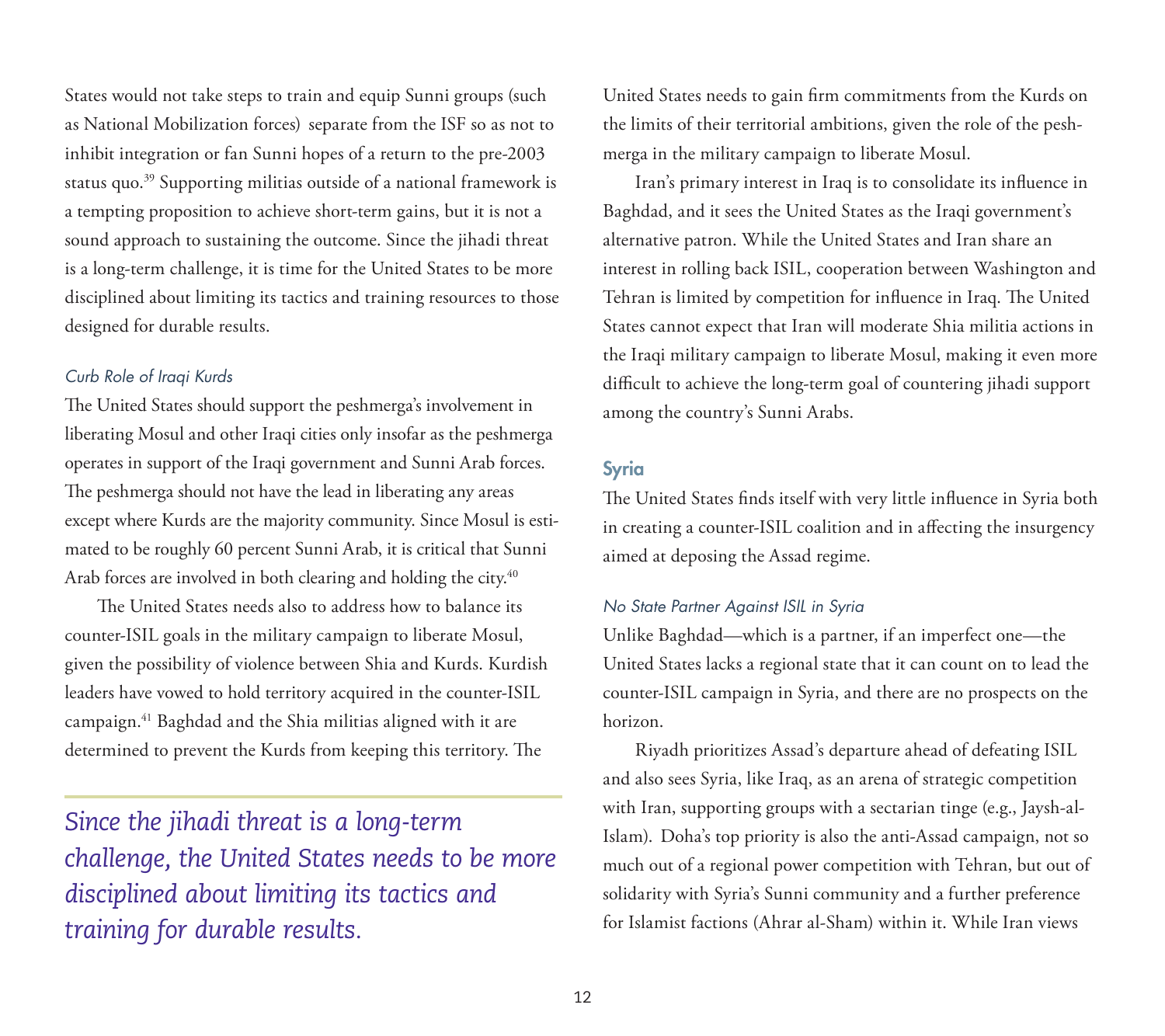ISIL as an enemy, it prioritizes bolstering the Assad regime, consolidating its influence in Syria, and keeping a supply line to Hezbollah. Russia has joined the conflict in Syria with a military force that primarily, but not exclusively, takes the form of an air campaign supporting the Assad regime.

Ankara's top priority is containing Kurdish autonomy in northern Syria, as it fears an autonomous area will provide sanctuary for the Kurdistan Workers' Party (PKK), a designated U.S. foreign terrorist organization, and set a precedent of autonomy that could be sought by its own sizable Kurdish minority. Turkey's recent military operations into Syria with the Free Syrian Army against ISIL were nominally aimed to protect the Turkish border from ISIL, but in fact were primarily directed at preventing the YPG from seizing that territory. Closing off the border to ISIL and foreign fighter flows is an important step, but future Turkish involvement in Syria against ISIL is uncertain and will always be defined by its implications in the conflict with the Kurds.

This leaves the United States with the YPG and the Syrian Democratic Forces (SDF), which is YPG-led and only partially Arab, as its primary partners in the military campaign to clear Raqqa of ISIL fighters.42 To reduce ISIL's appeal, and not just its territorial control, the United States needs to make clear that a Kurdish-led force is not the appropriate vehicle for holding Raqqa, if the military campaign succeeds. Given the connections between the PKK and the YPG, the United States should not provide military assistance directly to the YPG.

The United States needs to continue to push for integration of Arabs into the SDF, while recognizing that the SDF is still viewed by Syrian Arabs as a Kurdish force. The recent campaign in Manbij provides a test case for future operations against Raqqa. The Kurdish Democratic Union Party's efforts to dominate the notables council established for post-liberation governance, as well as a perception by Arab residents that the Kurdish Democratic Union Party shows favoritism to Kurds in the provision of security and public services, should be a warning against replicating this experience in Raqqa.

In partnering with the Kurds as a local ground force in Syria, the United States now confronts the serious risk that Kurdish territorial gains will lead to direct conflict with Turkey and potentially others. The most sensitive area is the swath of territory west of the Euphrates and east of the so-called Marea line. The liberation of Manbij in this territory was a positive development for the counter-ISIL campaign but contributed to the Turkish military intervention, given how the YPG is using the cover of the counter-ISIL campaign to unite the cantons of Kobane and Afrin, a Turkish redline. The YPG's need to protect its gains in Manbij from the Turks has also had the effect of distracting them from the military campaign against ISIL in Raqqa, which again shows that the U.S. priority of defeating ISIL in Syria is not shared by others.

Asking both the YPG and Turkish-supported groups to stand down is a start, but the United States needs to do more and hold the Syrian Kurds to earlier commitments to focus on Raqqa, rather than seeking to control northern Syria. If the YPG persists, the United States should consider withholding air support, as well as training and equipment—despite the challenge that would introduce to the counter-ISIL campaign.<sup>43</sup>

#### Keep Low Profile in Syria's Civil War

With the fall of Aleppo to the regime, Assad forces are in the midst of a brutal conquest of the western spine of the country and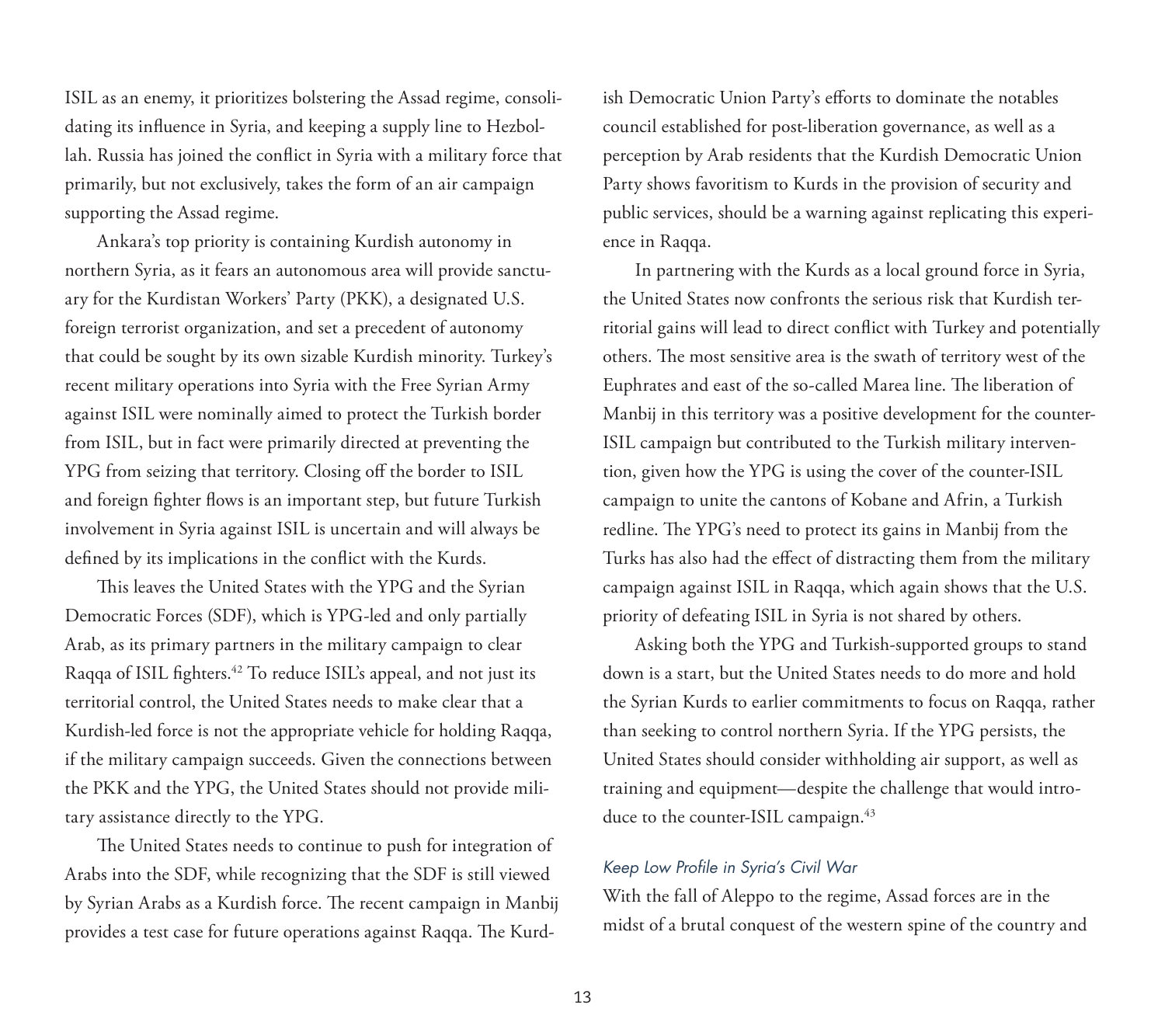are supported in this endeavor by Russia, Iran, and Hezbollah. The diplomatic/military paths being pursued are all unlikely to resolve the conflicts, including the most-recent talks convened by Russia, Turkey, and Iran, which consciously excluded the United States and other Western powers.<sup>44</sup> The Assad regime is consolidating gains, but only with the support of outside powers. Prospects of a negotiated political settlement are dim, primarily because of Assad's intransigence. Military options to compel the Assad government to negotiate seriously essentially disappeared when Russia came to its defense. No opposing group is able to function beyond some limited amount of territory, and each has enemies seeking its destruction. Continuing to support and arm moderate groups fighting Assad is becoming less viable with their military losses. Efforts to make Russia responsible for moderating Assad's behavior in terms of barrel bombing and starvation of rebel-held areas concedes acceptance of the survival of the Assad regime and have failed, notwithstanding the U.S. proposal to ground the Syrian Air Force in designated areas and facilitate coordination between the United States and Russia in striking Jabhat an-Nusra and ISIL.45

This leaves the United States with no alternative but to pursue diplomacy and tactical steps to establish a ceasefire, reduce humanitarian suffering, and promote change in a way that makes it difficult for ISIL to take advantage of Sunni Arab grievances.<sup>46</sup> Until the situation changes, the United States should keep its expectations low, as well as its profile.

## Making Homeland Security the Priority

Given the very real limitations of U.S. influence inside Syria and Iraq, the United States cannot rely primarily on success in these countries to mitigate the risk of external operations or inspired

attacks. The strategy must also include substantial efforts to reduce ISIL and al Qaeda's appeal beyond populations in Syria and Iraq, especially those in North America and Western Europe. In this context, any strategy to reduce the appeal of ISIL and al Qaeda must address ISIL's ability to inspire sympathizers to act independently.

The United States has been working with local partners, such as the United Arab Emirates and Malaysia, to expand efforts to counter ISIL messaging outside the United States. Within the United States, it also has begun an initiative to partner with local civil society groups to counter violent extremism. The United Nations and European Union also have developed programs to disseminate lessons learned in counter-radicalization efforts. But history has demonstrated that counter-radicalization is very much a localized process and can be difficult to implement, especially among marginalized populations, such as those in some parts of Western Europe. Moreover, the United States is hampered somewhat in its efforts to help civil society groups at home and abroad by legal restrictions on advocating for or against religious tenets. Thus, while our proposed strategy does include countering violent extremism as a component, it focuses on the risk posed by foreign fighters and their roles in external operations, as well as ISIL-inspired attacks.<sup>47</sup>

Specifically, the United States should prioritize efforts to minimize ISIL's ability to recruit foreign fighters from the West or other visa waiver countries.48 Much has been done in this area. The United Nations has worked with its member countries to adjust their legal frameworks to make both foreign fighter recruitment and traveling overseas to fight illegal. The U.S. government should build upon these efforts and expand technical assistance to relevant countries so they are able to gather advance passenger information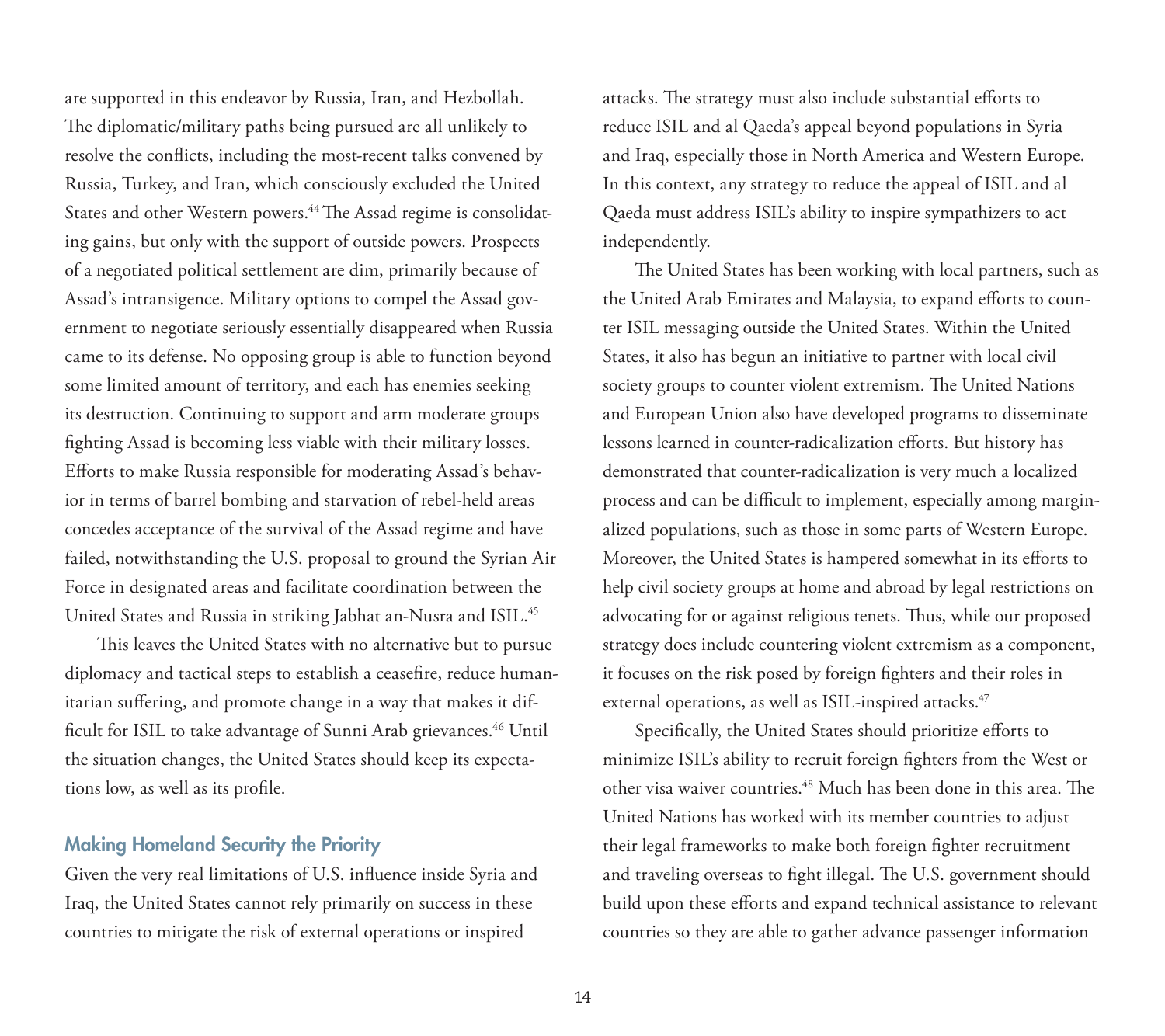not only on outbound travel but also on returnees.<sup>49</sup> In addition, the United Nations should be encouraged to emphasize the challenges posed by recidivism, identify lessons learned, and help member states put programs in place now—before they experience an unmanageable surge of returnees.

Indeed, the primary gap is in the treatment of returnees. Returnees represent potential operatives, facilitators, *and* recruiters. But countries have different ways of dealing with this threat: Some imprison returnees, some put returnees through deradicalization programs, and others revoke their citizenship. This haphazard approach to foreign fighter returnees presents the possibility that ISIL will be able to use foreign fighter returnees to rebuild its facilitation networks. The United Nations should, therefore, lead an effort to standardize or at least unify the international communities' approach to foreign fighter returnees. As a corollary, the United States should also assist other countries, including countries such as Kosovo, Tunisia, and Indonesia, as they attempt to reabsorb foreign fighter returnees. Such support would likely differ by country, but it could include encouraging countries to strengthen legal frameworks that allow for the reintegration of reformed fighters, share intelligence, or commit resources to programs that counter violent extremism.

## Increasing Operational Hurdles for Terrorists

Eroding the appeal of ISIL to Sunni Arabs globally is clearly a long-term effort. Therefore, the U.S. government must also create policies that increase the difficulty of external terrorist operations and inspired attacks. The FBI and other law enforcement agencies have been very aggressive over the past two years in attempting to disrupt inspired plots within the United States, and such actions need to continue. The FBI has come under criticism for its use of

informants to disrupt these plots, as well as its desire for commercial companies to create "back doors" for their encrypted software and handheld devices. We acknowledge that strict adherence to civil rights and civil liberties are required. Nonetheless, a successful strategy of "protecting the homeland" needs to include sufficient resources devoted to identifying, investigating, and disrupting ISIL plots within the United States. Other essential security measures, such as airport security, are needed to minimize the number of casualties from attacks.

At the same time, the U.S. government cannot rely solely on domestic security measures to protect the homeland. These measures should be coupled with counterterrorism pressure against ISIL overseas. The first operational hurdle is to **make it difficult for ISIL to recruit operatives**. We already addressed this somewhat in the contexts of eroding the appeal of ISIL and al Qaeda and of FBI investigations, but another option also exists. The U.S. military has indicated that it would like to use digital weapons to reduce ISIL's ability to reach global audiences.<sup>50</sup> If ISIL ideologues struggle to reach audiences, then the actual appeal of their messages to populations within North America, Western Europe, or Australia, matters less.

The United States needs to improve its countermessaging against ISIL and al Qaeda, and potentially for use against other transregional networks. Multiple departments and agencies currently

*The United States should prioritize efforts to minimize ISIL's ability to recruit foreign fighters from the West or from other visa waiver countries.*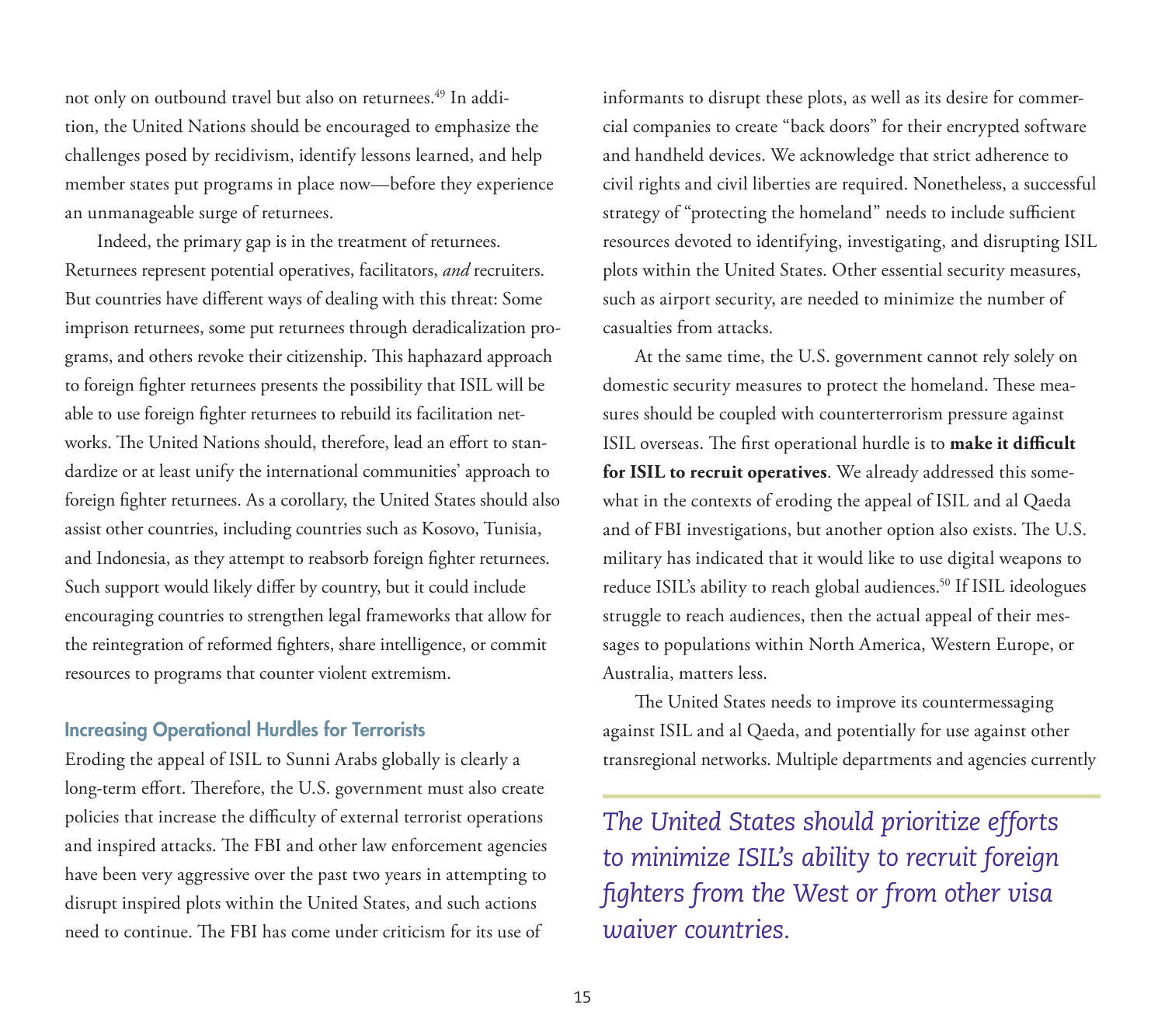play a role in what is called strategic communications, information operations, or countermessaging. But significant opportunities exist. For example, defectors from ISIL have begun to speak out. Refugees also have told their stories of horrible treatment and losses, which undermine ISIL's claim to be a legitimate caliphate. And, just as social media platforms assist ISIL and al Qaeda, they also can be used to gauge the nature and the extent to which ISIL and al Qaeda messages resonate with local populations around the world. But the United States will need to put in place appropriate authorities, structures, resourcing, and plans to take advantage of these opportunities.

The second operational hurdle is to **make it difficult for ISIL to transfer resources**, including operatives, funds, and weapons, to combat zones. One way to do this is to focus on surveillance and interdiction in transit hubs that are commonly used by ISIL logisticians as way points to reach the physical caliphate. Inevitably, some foreign fighter recruits from the West and other visa waiver countries will make it to Syria, Iraq, or other ISIL provinces. The U.S. government should work to minimize the ability of ISIL to send these operatives, along with accompanying resources, back home to conduct attacks.

The United States has emphasized countering terrorist financing for the past decade, but gaps remain in the broader effort to disrupt ISIL logistics. Specifically, the United Nations has identified "broken travel"—operatives taking multiple, indirect routes between countries—within Europe as a challenge. The United States should prioritize efforts to overcome these challenges to diminish ISIL's ability to conduct attacks in the West. Further, as a corollary, special attention should be given to finding ways to reduce ISIL's ability to transfer funds *and* weapons among the conflict zones in Syria/Iraq, Libya, Yemen, and Afghanistan.

The third operational hurdle is to **make it difficult for ISIL to train operatives for external operations**, such as the November 2015 attacks in Paris. History suggests that some foreign fighters will likely still make it to Syria and Iraq, then return home with the intention of conducting attacks. Thus, for the third hurdle, the United States should try to ensure that these operatives do not have the capability to conduct sophisticated attacks. The most realistic way to accomplish this objective is to prioritize attacking training camps in Syria, Iraq, Libya, Afghanistan, and other countries that harbor foreign fighters. Of course, some of these camps are makeshift and difficult to find. Foreign fighters do not always train in camps, nor are they always highly capable themselves. The best example is Umar Farouk Abdullamutallab, who boarded Northwest Airlines Flight 253 from Amsterdam to Detroit in December 2009, intending to detonate a suicide belt. Authorities eventually discovered that the sophisticated bomb had been developed by Ibrahim al-Asiri, a member of al Qaeda's branch in Yemen. Attacks on training camps, nevertheless, represent a third hurdle for ISIL as it attempts to attack the West.

An added benefit of attacks against training camps is that they can minimize ISIL's ability to create alternative safe havens outside Syria and Iraq. That said, these attacks also have drawbacks: They undermine the sovereignty of allies or partners and, in some instances, generate animosity among Sunni Muslim populations worldwide. Direct attacks by the U.S. military should, therefore, be conducted judiciously. An approach that the United States is using is to work through local partners, either nation-states or irregular forces, to conduct these attacks. For example, the United States was a strong advocate for the unity government in Libya that succeeded in attracting Misratan militias to liberate Sirte from ISIL control.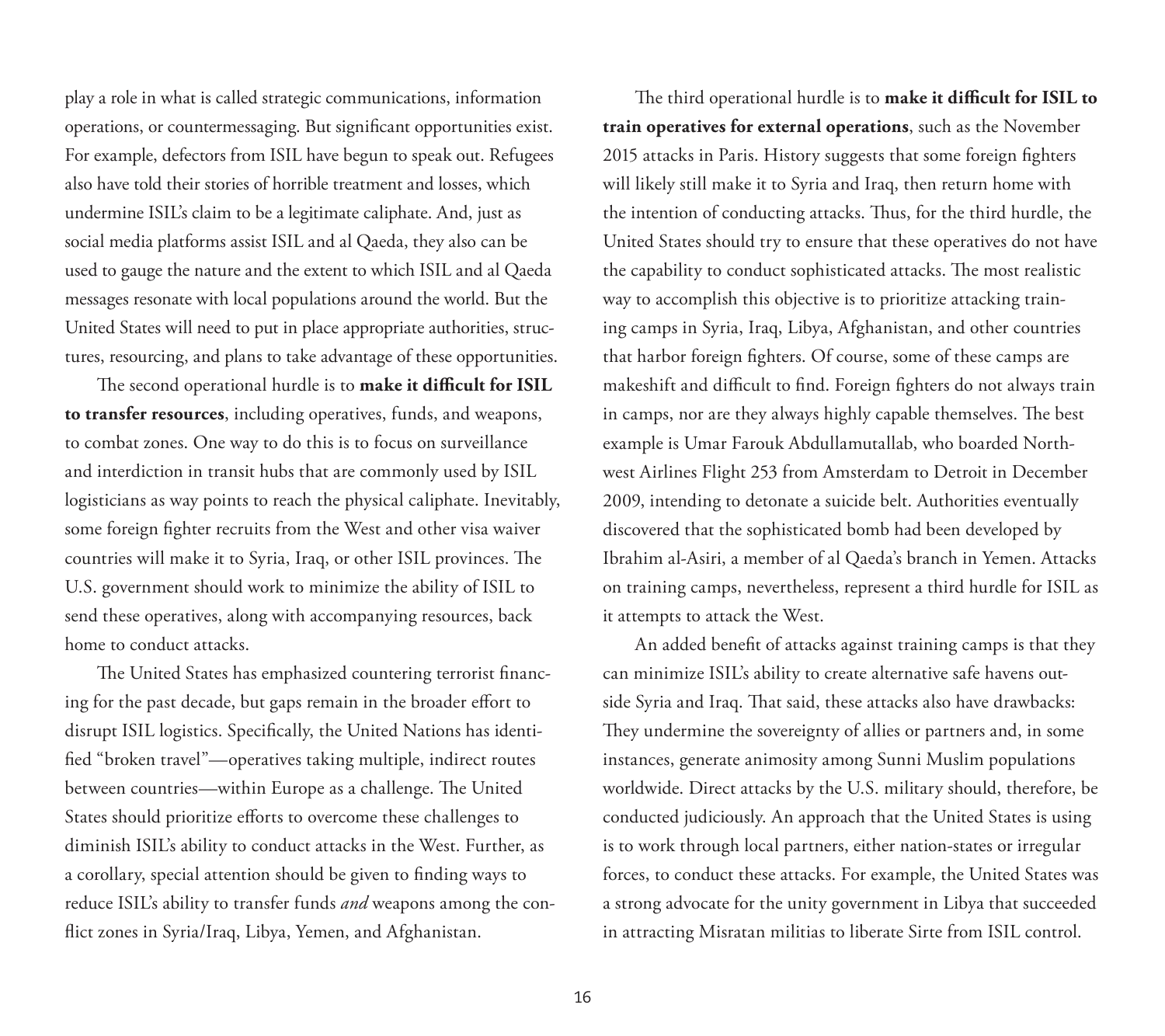But when necessary, the United States has also taken direct action, such as its air strike against an Islamic State camp in Sabratha.

The fourth operational hurdle is to **make it difficult for ISIL to plan for and execute sophisticated attacks**. Ultimately, it is possible that ISIL will be able to recruit foreign fighters, gather sufficient resources, provide the fighters with appropriate capabilities, and send them home to conduct attacks. So the United States should also prioritize efforts to ensure that they cannot plan for or execute sophisticated attacks. Multiple avenues exist to accomplish this objective; most fall under the more traditional category of "counterterrorism." They include the use of human and signals intelligence to identify plans by foreign terrorist groups to attack the United States. They also include efforts to capture foreign terrorist leaders, planners, and skilled bombmakers. These types of activities essentially make terrorists "run and hide," so that they cannot exert sufficient resources to planning or executing sophisticated attacks.

## Policy Shifts Needed to Disrupt ISIL's Transregional Network

To implement our proposed strategy of disrupting ISIL's transregional network, some changes in current policies will be needed.

Resources for the counter-ISIL strategy today are allocated within the individual budgets of the national security and domestic agencies, which leads to funding emerging without an overall set of priorities for the counter-ISIL strategy. Our strategy calls for prioritizing homeland security with more government coordination and resources being allocated to the goal of disrupting the transregional transit hubs used by terrorists to move people, money, and weapons.

Better coordination of domestic and overseas U.S. government activities and resources is needed to implement our proposed strategy of focusing on ISIL as a transregional network overseas. While there have been major improvements since 9/11, too many stovepipes still exist—among embassy regional and counterterrorism experts (U.S. Agency for International Development officers, Central Intelligence Agency station chiefs, FBI legal attachés, and SOF elements) as well as among law enforcement entities (the FBI, the Drug Enforcement Agency, Customs and Border Protection, and Immigration and Customs Enforcement).

Outside the United States, U.S. embassy–led country teams remain the primary instruments of foreign policy. These country teams include representatives from U.S. diplomatic, intelligence, law enforcement, and military communities. This model has a major shortcoming when it comes to a transregional counter-ISIL strategy (and counterterrorism strategy in general): Countryspecific strategies only deal with national manifestations of transregional threats. The need, then, is to knit together an overarching strategy that can be easily translated and implemented at a national and local level. One possible way to facilitate such a strategy would be to regularize coordinating calls among relevant country teams (ambassadors). These coordinating calls should be facilitated by regional bureaus in the State Department, as well as the regional offices in the Office of Secretary of Defense and relevant Joint Staff planners. The combatant commands would participate as necessary.

*Special attention should be given to interdicting the transit hubs used by ISIL logisticians to transfer operatives, funds, and weapons to and from the combat zones.*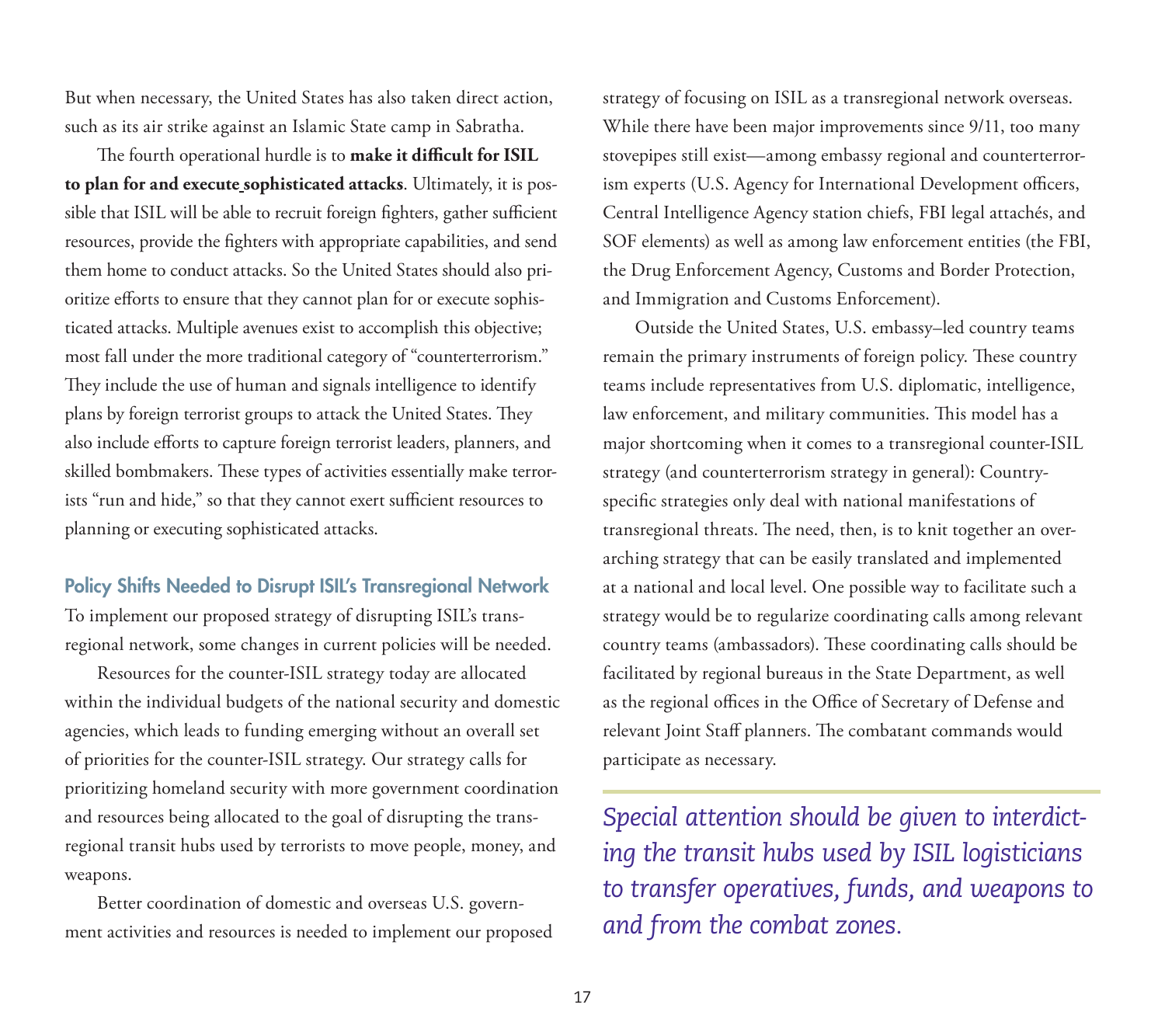Beyond coordination, the United States needs to expand the access and placement of assets from the intelligence community, law enforcement, and SOF. The intelligence community needs increased investment in low-intensity-warfare human intelligence collection, as well as a greater emphasis on partnering with irregular forces, investing in vetting these forces, and coordinating with SOF. The presence of FBI legal attaches needs to be expanded in countries both with and without SOF presence. These assets should be fully resourced and have access to Sensitive Compartmented Information Facilities. There should be expanded placement and access overseas for the full range of SOF forces, not just in task forces, but in the Special Operation Command (Forward) in Yemen and Pakistan. There is also a need to modify the logistics infrastructure (mostly in the Air Force) to provide such forward SOF forces with defensive close air support, emergency evacuation, etc.

Finally, the air campaign against ISIL in Syria and Iraq should emphasize attention and resources on destroying the ISIL leadership and training camps in Iraq and Syria, as well as ISIL's command and control and logistics flows of weapons and foreign fighters.51 This targeting would be deliberate and prosecuted as a sustained campaign. In military operations, very tight constraints would be kept on civilian casualties, to avoid backlash and giving ISIL an advantage in social media and recruitment. The United States also needs to be highly discerning in the use of close air support, given the dubious character of U.S. "partners" on the ground.

## **Critical Elements of Future U.S. Counter-ISIL Strategy**

The debate over counter-ISIL strategies has tended to focus on rather stark alternatives that are based on different ways to employ U.S. military forces: disengagement, containment, and aggressive rollback using combat forces. Our strategy seeks to broaden the focus to policies beyond the military dimension.

The U.S. strategy in countering ISIL needs to recognize the long-term nature of the global violent jihadi threat and make its central focus reducing the appeal of ISIL and other such groups (al Qaeda, Jabhat an-Nusra, and any future groups) in Iraq and Syria through both diplomatic and military efforts. This goal should be used to set expectations and measure success, even if it is less headline-grabbing and more difficult to achieve than changes in the map of ISIL-controlled territory.

The threat from violent jihadi groups is global, and so a successful strategy needs to focus on ISIL's transregional network. Protecting the U.S. homeland deserves priority, even if the threat has so far been less than predicted and relatively limited. While the counter-ISIL coalition may erode ISIL's control of major population centers in Iraq and Syria, other aspects of the threat will endure, including terrorist attacks on the West, and these will require a concerted campaign of intelligence, law enforcement, and military disruption.

Even though U.S. leverage is limited to affect the political situations in Iraq and Syria, the United States should focus on removing the underlying conditions—the lack of security, justice, and political representation—sustaining ISIL and other militant groups. In addition, the United States needs to re-evaluate how to balance the aims of the counter-ISIL campaign with the territorial and political ambitions of the Kurds, given the risk of violence between Shia and Kurds in Iraq and Turkey and the YPG in Syria. In the absence of commitments on the part of the Kurds to limit their territorial ambitions, and to avoid fueling conflict across the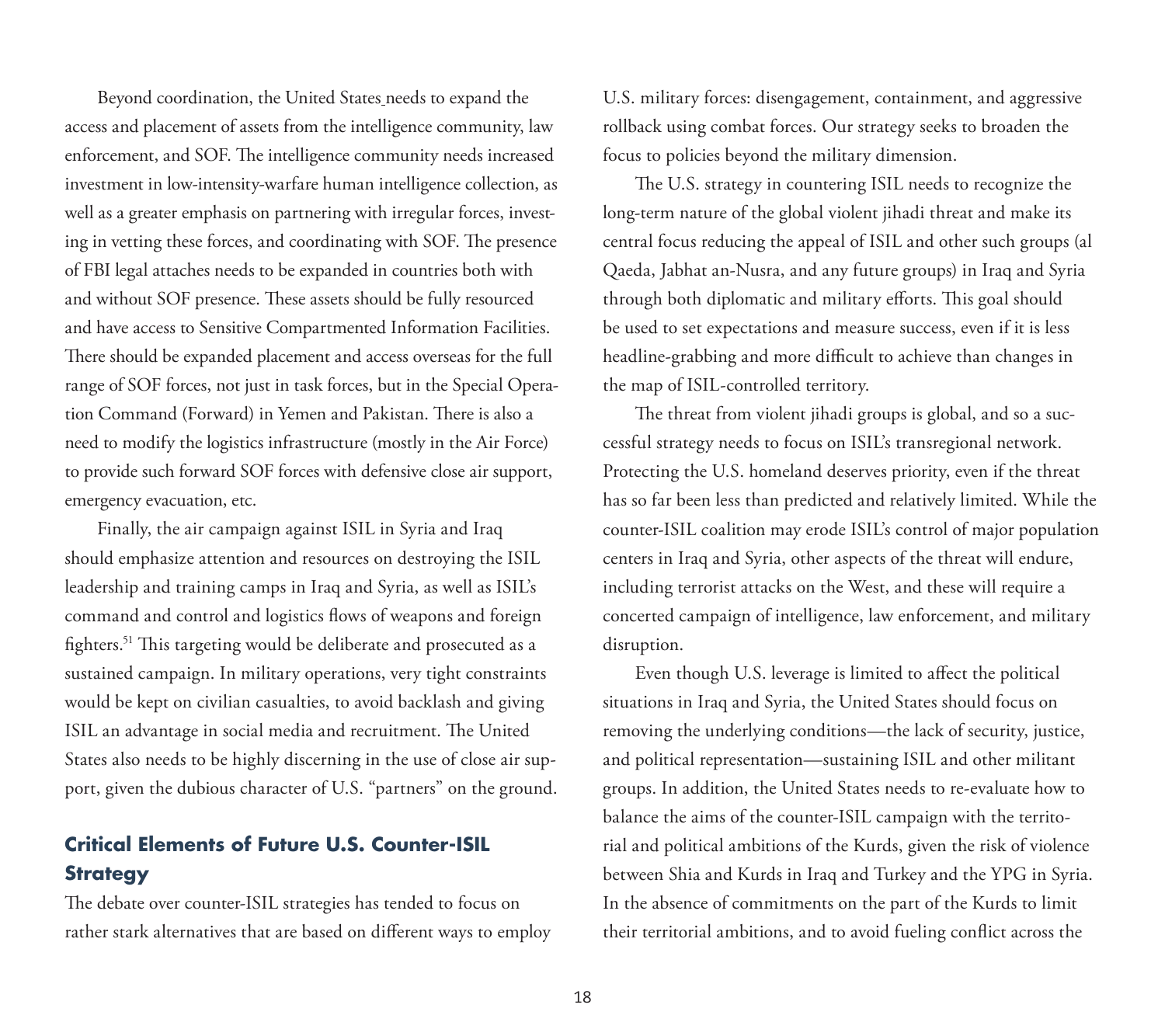region, the United States should be cautious in the ways it supports the YPG and peshmerga in its counter-ISIL military campaign.

Keeping expectations realistic is essential in carrying out a counter-ISIL strategy, for the U.S. interest in achieving regional stability in the Middle East and elsewhere confronts not only the long-term jihadi threat but also the political and economic fragility of many of the states involved. In addition, the U.S. priority in defeating ISIL is not shared by other states in the region, and the interests of the Russians and the Iranians will sharply diverge with those of the United States.

*The U.S. strategy in countering ISIL needs to recognize the long-term nature of the global violent jihadi threat and make its central focus reducing the appeal of ISIL and other such groups in Iraq and Syria through both diplomatic and military efforts. This goal should be used to set expectations and measure success, even if it is less headline-grabbing and more difficult to achieve than changes in the map of ISIL-controlled territory.*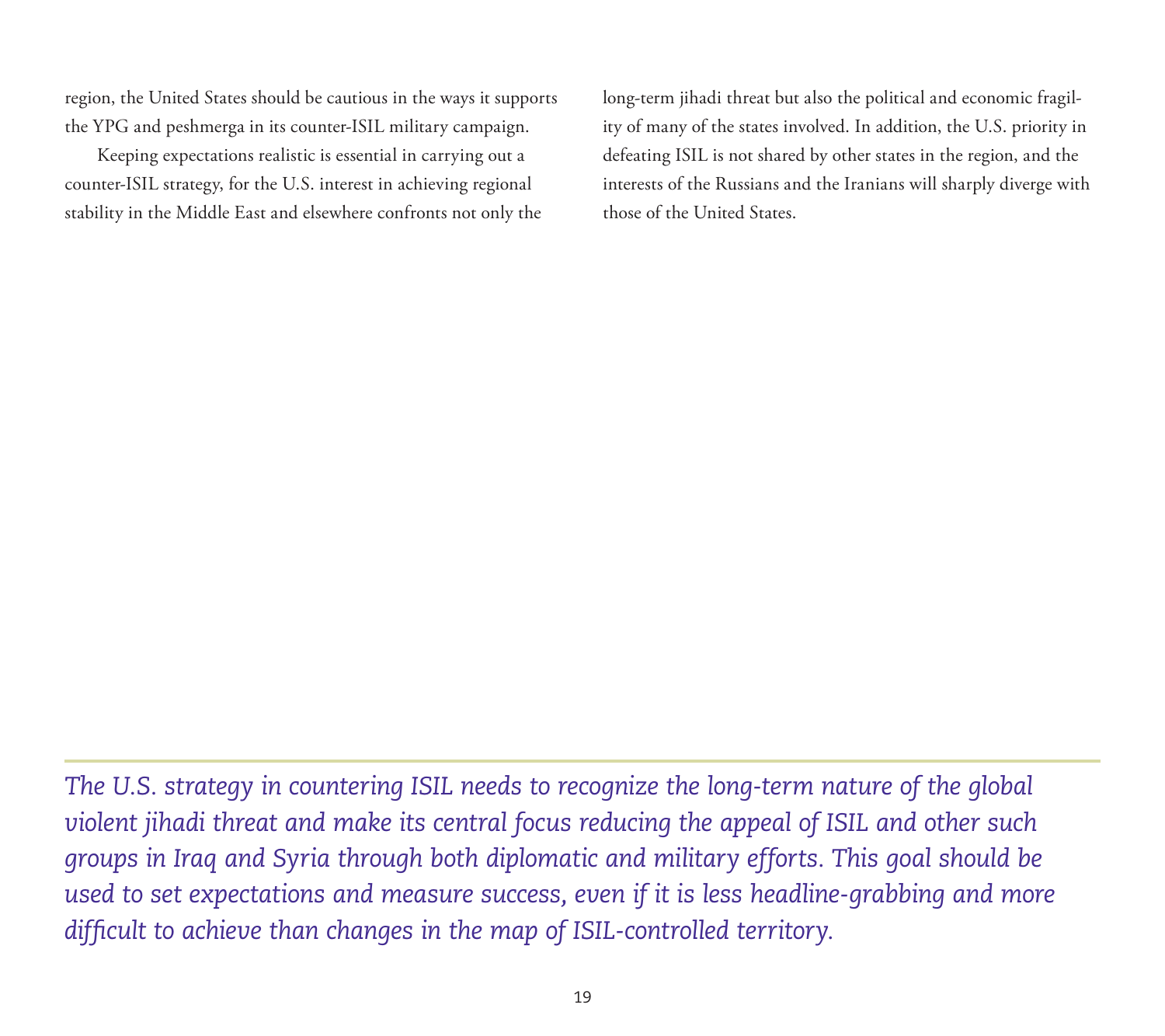#### **Notes**

<sup>1</sup>The Obama administration's use of territory as a measure of its success in the counter-ISIL campaign can be seen in the Department of Defense's mapping of how ISIL's areas of influence were reduced from August 2014 to April 2016 (see Department of Defense, "Iraq and Syria: ISIL's Areas of Influence, August 2014 Through April 2016," web page, undated. As of January 16, 2017: http://www.defense.gov/Portals/1/features/2014/0814\_iraq/docs/ 20160512\_ISIL%20Areas%20of%20Influence\_Aug%202014%20through%20 [Apr%202016%20Map.pdf\). Chairman of the Joint Chiefs of Staff Joseph Francis](http://www.defense.gov/Portals/1/features/2014/0814_iraq/docs/20160512_ISIL%20Areas%20of%20Influence_Aug%202014%20through%20Apr%202016%20Map.pdf)  Dunford Jr. suggested that the appropriate metrics for measuring success were the erosion of ISIL territory, the constraining of ISIL resources, and the flow of foreign fighters (Jim Garamone, "Dunford Lists Ways to Measure Counter-ISIL Success," Joint Chiefs of Staff, web site, undated. As of [January 16, 2017: http://www.jcs.mil/Media/News/News-Display/Article/857786/](http://www.jcs.mil/Media/News/News-Display/Article/857786/dunford-lists-ways-to-measure-counter-isil-success) dunford-lists-ways-to-measure-counter-isil-success).

<sup>2</sup> At this point, ISI adopted the name of al-Dawla al-Islamiyya fi al-Iraq wa al-Sham, which is rendered in English as Islamic State of Iraq and the Levant (ISIL), Islamic State of Iraq and Syria (ISIS), or *Daesh* (an Arabic acronym).

<sup>3</sup> Taking a regional state adversary as a point of comparison, Iran has roughly half a million men in its active military forces, ballistic missiles, and growing air defense capabilities (see International Institute for Strategic Studies, *The Military Balance*, 2016, pp. 327–331). Taking an insurgent group as a point of comparison, the Special Inspector General for Afghanistan Reconstruction reported that "(8.8 percent) [of districts] within 15 provinces were under insurgent control or influence, and 104 districts (25.6 percent) were 'at risk'" (Special Inspector General for Afghanistan Reconstruction, "Quarterly Report to Congress," July 30, 2016, p. 86).

<sup>4</sup>The estimate cited in this report comes from CIA Director John Brennan's testimony before the Senate Intelligence Committee (Brennan, testimony before the Senate Intelligence Committee, Washington, D.C., June 16, 2016). A week earlier, White House Press Secretary Josh Earnest and Special Presidential Envoy Brett McGurk put the figure of foreign fighters at 19,000–25,000 (Earnest and McGurk, press briefing at the White House, Washington, D.C., June 9, 2016. As [of January 16, 2017: https://www.whitehouse.gov/the-press-office/2016/06/10/](https://www.whitehouse.gov/the-press-office/2016/06/10/press-briefing-press-secretary-josh-earnest-and-special-presidential) press-briefing-press-secretary-josh-earnest-and-special-presidential).

5 Department of Defense, undated.

6 Keith Crane, "The Role of Oil in ISIL's Finances," testimony before the Senate Energy and Natural Resources Committee, Washington, D.C., December 10, 2015.

7 Lina Khatib, "The Islamic State's Strategy: Lasting and Expanding," Carnegie Middle East Center, June 29, 2015. As of January 16, 2017: [http://carnegie-mec.org/2015/06/29/islamic-state-s-strategy-lasting-and](http://carnegie-mec.org/2015/06/29/islamic-state-s-strategy-lasting-and-expanding-pub-60511)expanding-pub-60511; Christopher Blanchard and Carla Humud, *The Islamic State and U.S. Policy*, Congressional Research Service, June 27, 2016.

<sup>8 "</sup>The replacement of Allah's law in some area of the world with the laws of men or causing that—by supporting those who fight against the Islamic State ruling by the Shari'ah—is kufr that expels its perpetrator from the religion and this ruling is from that in which no Muslim should have any doubt." "The Laws of Allah or the Laws of Men," *Dabiq* [ISIL's online magazine], No. 10, 2015, pp. 53–54.

<sup>9 "</sup>The tyrant rulers who rule your lands in the two holy places [i.e. Saudi Arabia], Yemen, the Levant, Iraq, Egypt, the Maghreb, Khorasan, the Caucasus, India, and Africa . . . they are allies of the Jews and Crusaders. Indeed, they are their slaves and servants. They are no more than watch dogs." Abu Bakr al-Baghdadi, audio message, al-Battar Media Foundation, May 2015.

<sup>10</sup> Sunni Muslims are estimated to represent 85–90 percent of the Muslim world.

<sup>11</sup> Jacob Poushter, "In Nations with Significant Muslim Populations, Much Disdain for ISIS," *FactTank*, Pew Research Center, November 17, 2015.

12 Michael Knights, "ISIL 3-24: Do They Do Counter-Insurgency?" Washington Institute for Near East Policy, September 30, 2014.

<sup>13</sup> As ISIL leadership argues, "Sunnis, know that you are the only ones targeted, what is this war if not against you and against your religion? When you return to your religion and your jihad, then you will recover your glory, might, rights and sovereignty." Baghdadi, 2015.

<sup>14</sup> Liam Stack, "How ISI[L] Expanded Its Threat," *New York Times*, November 14, [2015. As of January 16, 2017: http://www.nytimes.com/interactive/2015/11/14/](http://www.nytimes.com/interactive/2015/11/14/world/middleeast/isis-expansion.html) world/middleeast/isis-expansion.html

<sup>15</sup> Some fighters from al-Qaeda affiliates have defected to ISIL. See Greg Miller, "Fighters Abandoning al-Qaeda to Join the Islamic State, US Officials Say," *Washington Post*, August 9, 2014. As of January 20, 2017: [https://www.washingtonpost.com/world/national-security/fighters-abandoning](https://www.washingtonpost.com/world/national-security/fighters-abandoning-al-qaeda-affiliates-to-join-islamic-state-us-officials-say/2014/08/09/c5321d10-1f08-11e4-ae54-0cfe1f974f8a_story.html)al-qaeda-affiliates-to-join-islamic-state-us-officials-say/2014/08/09/c5321d10- 1f08-11e4-ae54-0cfe1f974f8a\_story.html

 $16$  In this respect, the situation is similar to Iraq, where the insurgency is particularly strong in Saddam Hussein's old power base of Salah ad-Din Governorate.

17 Daniel Milton and Muhammad al-Ubaydi, "Pledging Bay'a: A Benefit or Burden to the Islamic State," *CTC Sentinel*, Vol. 8, No. 3, March 2015.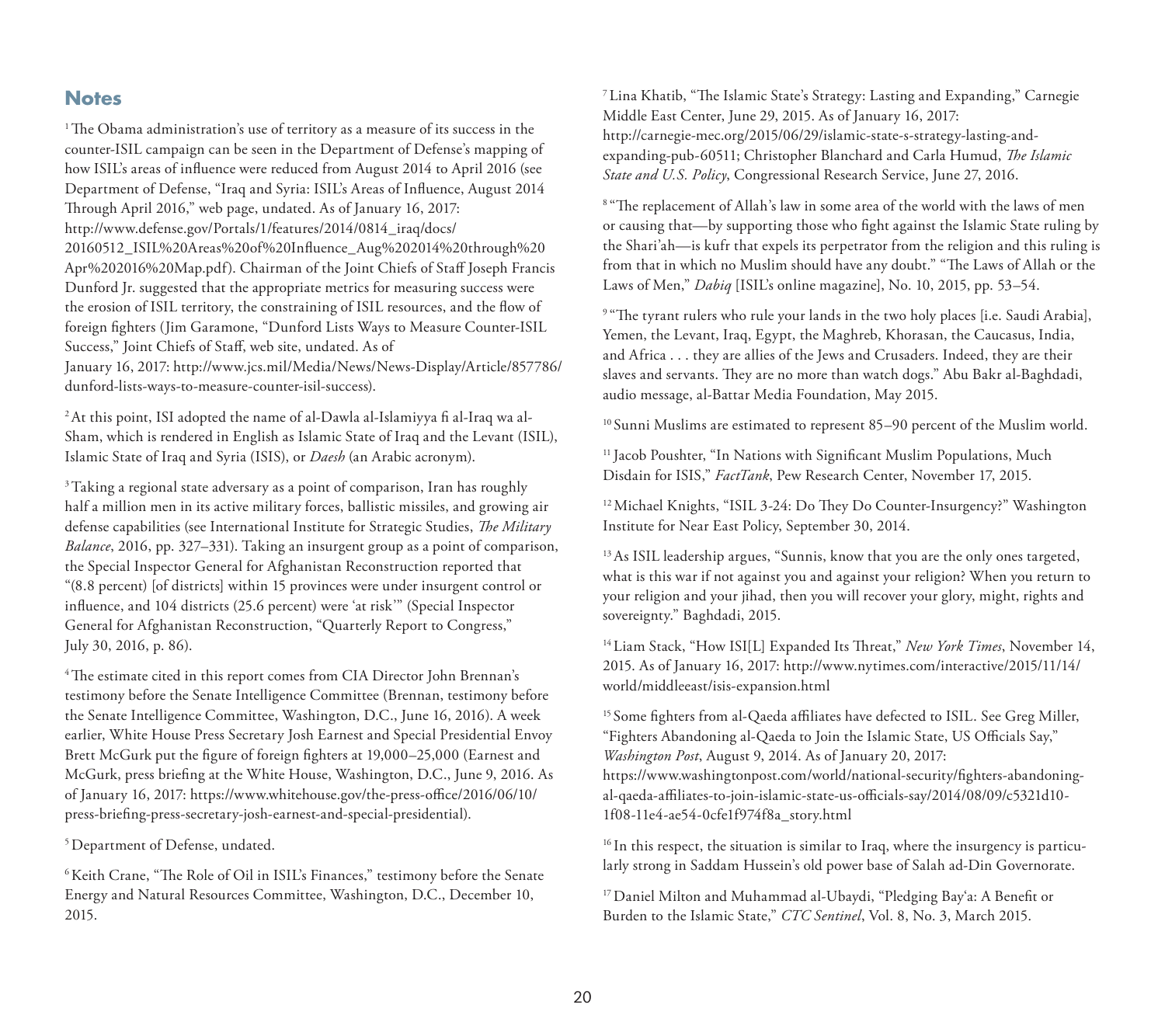18 Alex Thurston, *'The Disease is Unbelief': Boko Haram's Religious and Political Worldview*, Brookings Institution, Analysis Paper No. 22, January 2016.

19 Mokhtar Awad and Samuel Tadros, "Bay'a Remorse? Wilayat Sinai and the Nile Valley," *CTC Sentinel*, Vol. 8, No. 8, August 21, 2015.

20 Andrew Roth, "Russia Confirms Sinai Plane Crash Was the Work of Terrorists," *Washington Post*, November 17, 2015. As of January 17, 2017: https://www.washingtonpost.com/world/ [russia-confirms-sinai-crash-was-the-work-of-terrorists/2015/11/17/](https://www.washingtonpost.com/world/russia-confirms-sinai-crash-was-the-work-of-terrorists/2015/11/17/496286f4-8d05-11e5-ae1f-af46b7df8483_story.html)  496286f4-8d05-11e5-ae1f-af46b7df8483\_story.html

<sup>21</sup> The Global Terrorism Index estimates that Boko Haram attacks killed 6,644 in 2014, as compared with ISIL attacks, which killed 6,073. Of the 50 deadliest terrorist attacks of 2014, 27 are believed to have been perpetrated by Boko Haram. See Institute for Economics and Peace, "Global Terrorism Index 2015," November 2015.

<sup>22</sup> David Kirkpatrick, Ben Hubbard, and Eric Schmitt, "ISIS' Grip on Libyan City Gives It a Fallback Option," *New York Times*, November 28, 2015.

23 See, for example, Charlie Winter, "The Virtual 'Caliphate': Understanding Islamic State's Propaganda Strategy," Quilliam Foundation, July 2015. As of January 17, 2017: http://www.quilliamfoundation.org/wp/wp-content/uploads/ [publications/free/the-virtual-caliphate-understanding-islamic-states-propaganda](http://www.quilliamfoundation.org/wp/wp-content/uploads/publications/free/the-virtual-caliphate-understanding-islamic-states-propaganda-strategy.pdf)strategy.pdf, and Aaron Zelin, "New Video Message from the Islamic State: 'Victory from God and an Imminent Conquest—Wilayat al-Khayr,'" *Jihadology*, May 11, 2015. As of January 17, 2017: http://jihadology.net/2015/05/11/ [new-video-message-from-the-islamic-state-victory-from-god-and-an-immi](http://jihadology.net/2015/05/11/new-video-message-from-the-islamic-state-victory-from-god-and-an-imminent-conquest-)nentconquest-wilayat-al-khayr/

<sup>24</sup> John O. Brennan, statement as prepared for delivery before the Senate Select Committee on Intelligence, June 16, 2016.

25 Rukmini Callimachi, "How ISIS Built the Machinery of Terror Under Europe's Gaze," *New York Times*, March 29, 2016. As of January 17, 2017: http://www.nytimes.com/2016/03/29/world/europe/

[isis-attacks-paris-brussels.html; Abu Muhammad al-Adnani, "This is the Promise](http://www.nytimes.com/2016/03/29/world/europe/isis-attacks-paris-brussels.html) of Allah," statement released by al-Hayat Media Center, June 30, 2014; "Chechen IS Fighter Calls for Lone Wolf Attacks in US, Europe," SITE Intelligence Group, December 17, 2014. As of January 17, 2017: https://news.siteintelgroup.com/ [Jihadist-News/chechen-is-fighter-calls-in-video-for-lone-wolf-attacks-in-america](https://news.siteintelgroup.com/Jihadist-News/chechen-is-fighter-calls-in-video-for-lone-wolf-attacks-in-america-europe.html)europe.html

26 Andrew Higgins and Kimiko de Freytas-Tamura, "Paris Attack Suspect Killed in Shootout Had Plotted Terror for 11 Months," *New York Times*,

[November 19, 2015. As of January 17, 2017: http://www.nytimes.com/2015/11/20/](http://www.nytimes.com/2015/11/20/world/europe/paris-attacks.html?ref=liveblog&_r=0) world/europe/paris-attacks.html?ref=liveblog&\_r=0

<sup>27</sup> Higgins and Freytas-Tamura, 2015.

28 Missy Ryan, Adam Goldman, and Abby Phillip, "San Bernardino Shooters Had Been Radicalized 'for Some Time,' FBI Says," *Washington Post*, December 7, 2015. As of January 17, 2017: https://www.washingtonpost.com/ world/national-security/san-bernardino-shooters-had-been-radicalized-forsome-time-fbi-says/2015/12/07/d88f8cd6-9d2d-11e5-a3c5-c77f2cc5a43c\_story. [html?hpid=hp\\_rhp-top-table-main\\_sanbernardino-315pm%3Ahomepage%2Fstory](https://www.washingtonpost.com/world/national-security/san-bernardino-shooters-had-been-radicalized-for-some-time-fbi-says/2015/12/07/d88f8cd6-9d2d-11e5-a3c5-c77f2cc5a43c_story.html?hpid=hp_rhp-top-table-main_sanbernardino-315pm%3Ahomepage%2Fstory)

29 Daveed Gartenstein-Ross and Nathaniel Barr, "The Myth of Lone-Wolf Terrorism: The Attacks in Europe and Digital Extremism," *Foreign Affairs*, [July 26, 2016. As of January 17, 2017: https://www.foreignaffairs.com/articles/](https://www.foreignaffairs.com/articles/western-europe/2016-07-26/myth-lone-wolf-terrorism) western-europe/2016-07-26/myth-lone-wolf-terrorism

30 Soufan Group, *Foreign Fighters: An Updated Assessment of the Flow of Foreign Fighters into Syria and Iraq*, December 2015; James Clapper, *Worldwide Threat Assessment of the US Intelligence Community,* statement for the record, report prepared for the Senate Armed Services Committee, February 9, 2016.

<sup>31</sup> Top defense officials have declined to provide a precise number of current flows but have noted they are declining. See Ashton Carter and Joseph Dunford, "U.S. Strategy Against ISIS," testimony before the Senate Arms Services Committee, April 28, 2016. Lower-ranking officials have estimated the current number as in the low hundreds per month. "U.S. Military Softens Claims on Drop in Islamic State's Foreign Fighters," Reuters, April 28, 2016. As of January 17, 2017: <http://www.reuters.com/article/us-mideast-crisis-recruiting-idUSKCN0XP33K>

<sup>32</sup> Joby Warrick and Liz Sly, "U.S.-Led Strikes Putting a Financial Squeeze on the Islamic State," *Washington Post*, April 2, 2016. As of January 17, 2017: https://www.washingtonpost.com/world/national-security/ [us-led-strikes-putting-a-financial-squeeze-on-the-islamic-state/2016/04/02/](https://www.washingtonpost.com/world/national-security/us-led-strikes-putting-a-financial-squeeze-on-the-islamic-state/2016/04/02/e739a7be-f848-11e5-a3ce-f06b5ba21f33_story.html) e739a7be-f848-11e5-a3ce-f06b5ba21f33\_story.html

<sup>33</sup> Griff Witte, Sudarsan Raghavan, and James McAuley, "Flow of Foreign Fighters Plummets as Islamic State Loses Its Edge," *Washington Post*, September 9, 2016. [As of January 17, 2017: https://www.washingtonpost.com/world/europe/flow-of](https://www.washingtonpost.com/world/europe/flow-of-foreign-fighters-plummets-as-isis-loses-its-edge/2016/09/09/ed3e0dda-751b-11e6-9781-49e591781754_story.html)foreign-fighters-plummets-as-isis-loses-its-edge/2016/09/09/ ed3e0dda-751b-11e6-9781-49e591781754\_story.html

<sup>34</sup> Witte, Raghavan, and McAuley, 2016.

<sup>35</sup> In its counter-ISIL strategy, the Obama administration did include the aim of "setting the conditions for a political solution to the civil war in Syria and to work towards inclusive governance in Iraq as the only durable means to prevent a future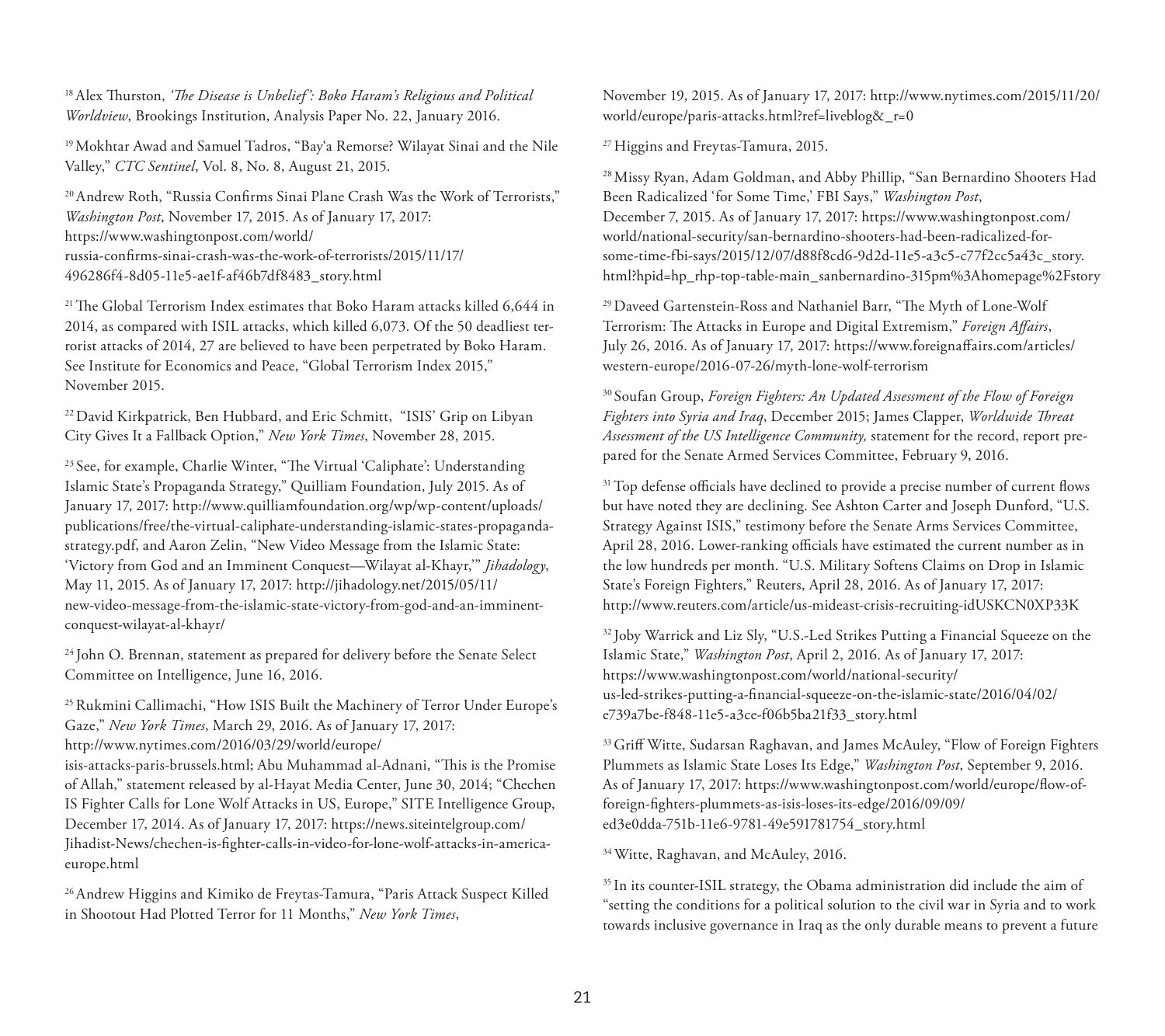terrorist organization like ISIL from re-emerging in the region," but then focused on destroying ISIL in Iraq and Syria and its expansion globally, with a few lines about supporting political reforms in Iraq and the peace process in Syria. For the Obama administration's counter-ISIL strategy, see Office of the White House, "Section 1222 Report: Strategy for the Middle East and to Counter Violent [Extremism," March 2016. As of January 17, 2017: https://armedservices.house.](https://armedservices.house.gov/sites/republicans.armedservices.house.gov/files/wysiwyg_uploaded/Section%201222%20Report.pdf) gov/sites/republicans.armedservices.house.gov/files/wysiwyg\_uploaded/ Section%201222%20Report.pdf

<sup>36</sup> For a description of reports of abuses in Falluja on the part of the Shia militias, see Ned Parker and Jonathan Landay, "Special Report: Massacre Reports Show U.S. Inability to Curb Iraq Militias," Reuters, [August 23, 2016. As of January 17, 2017: http://www.reuters.com/article/](http://www.reuters.com/article/us-iraq-massacres-falluja-special-report-idUSKCN10Y1VD) us-iraq-massacres-falluja-special-report-idUSKCN10Y1VD

<sup>37</sup> Greenberg Quinlan Rosner Research, "Lack of Responsiveness Impacts Mood August–September 2015 Survey Findings," National Democratic Institute, 2015. [As of January 17, 2017: https://www.ndi.org/files/](https://www.ndi.org/files/August%202015%20Survey_NDI%20Website.pdf)  August%202015%20Survey\_NDI%20Website.pdf

<sup>38</sup> As of August 2016, the United States had trained more than 13,500 members of the Iraqi security forces, including more than 4,000 Iraqi Army soldiers, 1,500 counterterrorism service soldiers, 6,000 peshmerga, almost 1,000 federal police, and 300 border guards. See Sean MacFarland, Department of Defense press briefing, August 10, 2016.

<sup>39</sup> Not to be confused with *al-hashd al-sha'bī*, or the popular mobilization forces that are the better-known Shia militia groups.

40 This is consistent with what the commander of U.S. Central Command has stated—the operation would not proceed until there are plans to stabilize the city, provide political leadership, and deal with humanitarian issues. Damian Paletta, "Pentagon Allies Jailed in Turkey Amid Coup Backlash, General Says," *Wall Street Journal*, July 28, 2016. As of January 16, 2017: http://blogs.wsj.com/ washwire/2016/07/28/pentagon-allies-jailed-in-turkey-amid-coup-backlashgeneral-says/?utm\_source=Sailthru&utm\_medium=email&utm\_ [campaign=Mil%20EBB%207.29.16&utm\\_term=Editorial%20-%20Military%20](http://blogs.wsj.com/washwire/2016/07/28/pentagon-allies-jailed-in-turkey-amid-coup-backlash-general-campaign=Mil%20EBB%207.29.16&utm_term=Editorial%20-%20Military%20-%20Early%20Bird%20Brief&cb=logged0.7979132289320245) -%20Early%20Bird%20Brief&cb=logged0.7979132289320245

41 According to Falah Mustafa, head of the Iraqi Kurdish region's foreign relations department, "all areas that have been liberated by the peshmerga forces, our (Kurdish) forces will stay there." The Kurdish forces are estimated to have taken territory equivalent to around 50 percent of the size of their recognized autonomous zone. Susannah George and Qassim Abdul-Zahra, "Mosul Fight Is Already Redrawing the Map of Northern Iraq," Associated Press, August 27, 2016. As of January 17, 2017: [http://bigstory.ap.org/article/5271b7f7d7e244e5a9be57](http://bigstory.ap.org/article/5271b7f7d7e244e5a9be573ea8919058/mosul-fight-already-redrawing-map-northern-Iraq?utm_source=Sailthru&utm_medium=email&utm_campaign=New%20Campaign&utm_term=%2ASituation%20Report)

[3ea8919058/mosul-fight-already-redrawing-map-northern-Iraq?](http://bigstory.ap.org/article/5271b7f7d7e244e5a9be573ea8919058/mosul-fight-already-redrawing-map-northern-Iraq?utm_source=Sailthru&utm_medium=email&utm_campaign=New%20Campaign&utm_term=%2ASituation%20Report)  utm\_source=Sailthru&utm\_medium=email&utm\_campaign= New%20Campaign&utm\_term=%2ASituation%20Report

42 Andrea Taylor and Aaron Stein, "Revisiting Train-and-Equip in Syria to Clear the Manbij Pocket," War on the Rocks, blog, May 30, [2016. As of January 16, 2017: http://warontherocks.com/2016/05/](http://warontherocks.com/2016/05/revisiting-train-and-equip-in-syria-to-clear-the-manbij-pocket) revisiting-train-and-equip-in-syria-to-clear-the-manbij-pocket

43 Former Vice President Joseph Biden noted, "We have made it absolutely clear to the elements that were part of the Syrian Democratic Forces, the YPG that participated [in the operation against Manbij], that they must move back across the [Euphrates] river. They cannot, will not, and under no circumstances get American support if they do not keep that commitment, period." Joseph Biden and Turkish Prime Minister Binali Yildirim, press conference remarks, Ankara, Turkey, August 24, 2016.

44 For a practical way to end the fighting in Syria that would focus on securing an immediate ceasefire, accompanied by an international agreed arrangement for its enforcement, see James Dobbins, Philip Gordon, and Jeffrey Martini, *A Peace Plan for Syria*, Santa Monica, Calif: RAND Corporation, PE-182-RC, 2015. As of January 16, 2017:<http://www.rand.org/pubs/perspectives/PE182.html> As a sequel, these authors describe how decentralization of governance could be contribute to the goal of an inclusive, unified, and democratic Syria, in Dobbins, Gordon, and Martini, *A Peace Plan for Syria II: Options for Future Governance*, Santa Monica, Calif: RAND Corporation, PE-202-RC, 2016. As of January 16, 2017:<http://www.rand.org/pubs/perspectives/PE202.html>

45 Jabhat an-Nusra recently changed its name to Jabhat Fatah-al-Sham, claiming to have severed its ties with al Qaeda. The *Washington Post* released the terms of reference of a proposal for a U.S.-Russian Joint Implementation Group to coordinate procedures for targeting Jabhat an-Nusra and ISIL in Syria, deconflict their air strikes, and exchange information on the grounding of Syrian aircraft in designated areas. "Terms of Reference for the Joint Implementation Group," posted on *Washington Post*, July 13, 2016. As of January 17, 2017: [https://www.washingtonpost.com/r/2010-2019/WashingtonPost/2016/07/13/](https://www.washingtonpost.com/r/2010-2019/WashingtonPost/2016/07/13/Editorial-Opinion/Graphics/terms_of_reference_for_the_Joint_Implementation_Group.pdf) Editorial-Opinion/Graphics/terms\_of\_reference\_for\_the\_Joint\_ Implementation\_Group.pdf

46 At the time of writing, UN Special Envoy Staffan de Mistura was still seeking resumption in peace talks, but most analysts doubted that was possible, as fighting had escalated in Aleppo.

47 For the Obama administration's joint countering violent extremism strategy, see White House, Office of the Press Secretary, "Fact Sheet: The White House Summit on Countering Violent Extremism," February 18, 2015. As of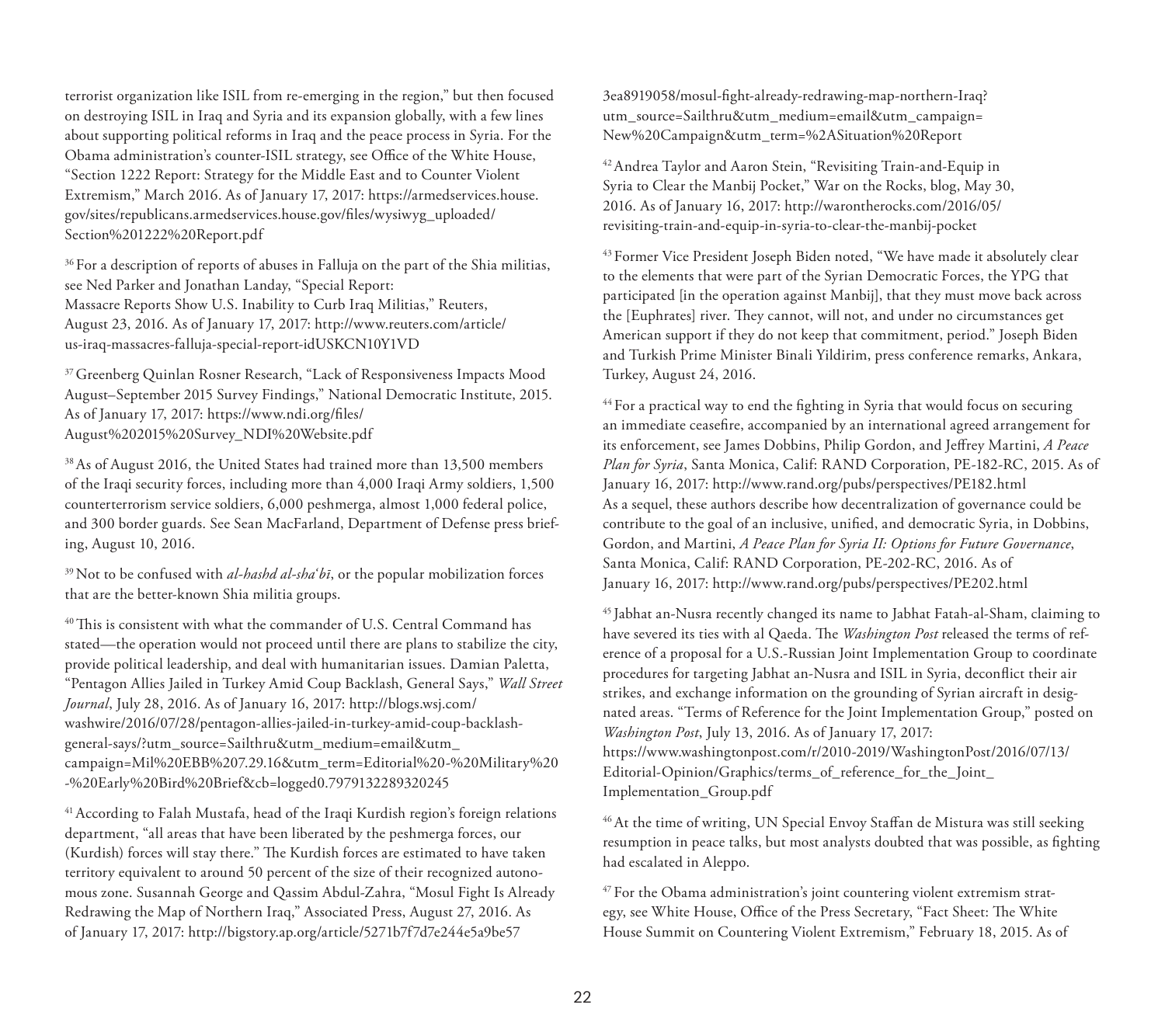[January 16, 2017: https://www.whitehouse.gov/the-press-office/2015/02/18/](https://www.whitehouse.gov/the-press-office/2015/02/18/fact-sheet-white-house-summit-countering-violent-extremism) fact-sheet-white-house-summit-countering-violent-extremism

48 There is no definitive open-source estimate of the number of foreign fighters that fit this category, given that it is not known which national contingents are among the surviving foreign fighters in Syria and Iraq. Now-dated estimates put the figure of Western foreign fighters at 2,000–3,000. Daniel Byman and Jeremy Shapiro, "Be Afraid, Be a Little Afraid," Brookings Institution, November 2014.

<sup>49</sup> "Action Against Threat of Foreign Terrorist Fighters Must Be Ramped Up, Security Council Urges in High-Level Meeting," United Nations Security Council Press Release No. 11912, May 29, 2015. As of January 17, 2017: <http://www.un.org/press/en/2015/sc11912.doc.htm>

50 Spencer Ackerman, "Pentagon Admits It Is 'Looking to Accelerate' Cyber-Attacks Against ISIS," *The Guardian*, February 29, 2016. As [of January 17, 2017: https://www.theguardian.com/world/2016/feb/29/](https://www.theguardian.com/world/2016/feb/29/pentagon-admits-cyber-attacks-against-isis) pentagon-admits-cyber-attacks-against-isis

51 Around 90 percent of U.S. bombs are dropped on ISIL fighters and other battlefield targets. For a description of the U.S. air campaign, see Eric Schmidt, "U.S. Says Its Strikes are Hitting More Significant ISIS Targets," *New York Times*, May 25, 2016. As of January 17, 2017: [http://www.nytimes.com/2016/05/26/us/politics/us-strikes-isis-targets.](http://www.nytimes.com/2016/05/26/us/politics/us-strikes-isis-targets.html?smprod=nytcore-iphone&smid=nytcore-iphone-share&_r=0) html?smprod=nytcore-iphone&smid=nytcore-iphone-share&\_r=0